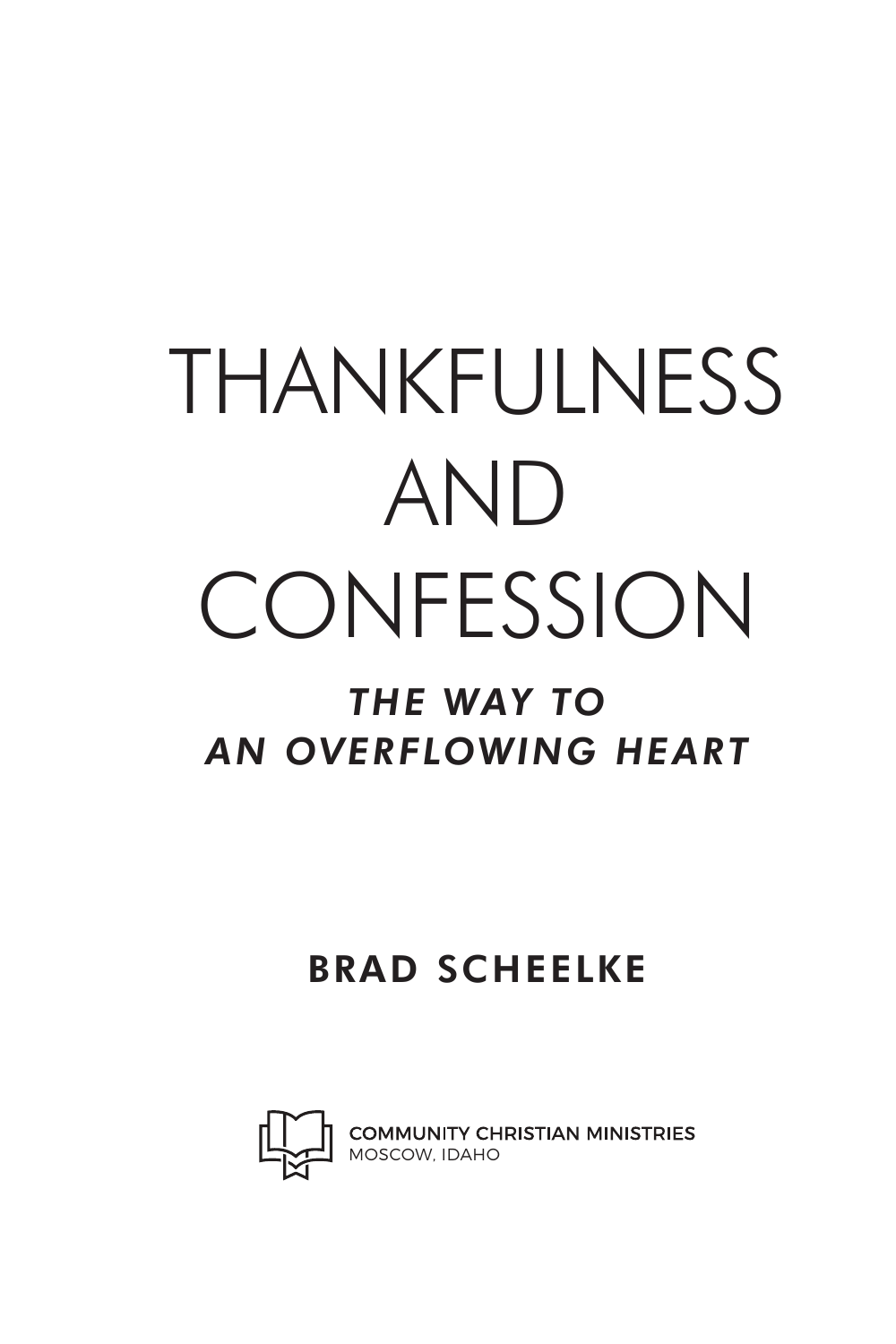Published by Community Christian Ministries P.O. Box 9754, Moscow, Idaho 83843 208.883.0997 | www.ccmbooks.org

Brad Scheelke, *Thankfulness and Confession: The Way to an Overflowing Heart* Copyright © 2003, 2020 by Brad Scheelke.

Cover design, interior layout, and graphs by Valerie Anne Bost.

Printed in the United States of America.

All rights reserved. No part of this publication may be reproduced, stored in a retrieval system, or transmitted in any form by any means, electronic, mechanical, photocopy, recording, or otherwise, without prior permission of the copyright holder, except as provided by USA copyright law.

Unless otherwise stated, all Scripture quotations are from the the New King James Version®, copyright © 1982 by Thomas Nelson. Used by permission. All rights reserved.

20 21 22 23 24 25 26 27 10 9 8 7 6 5 4 3 2 1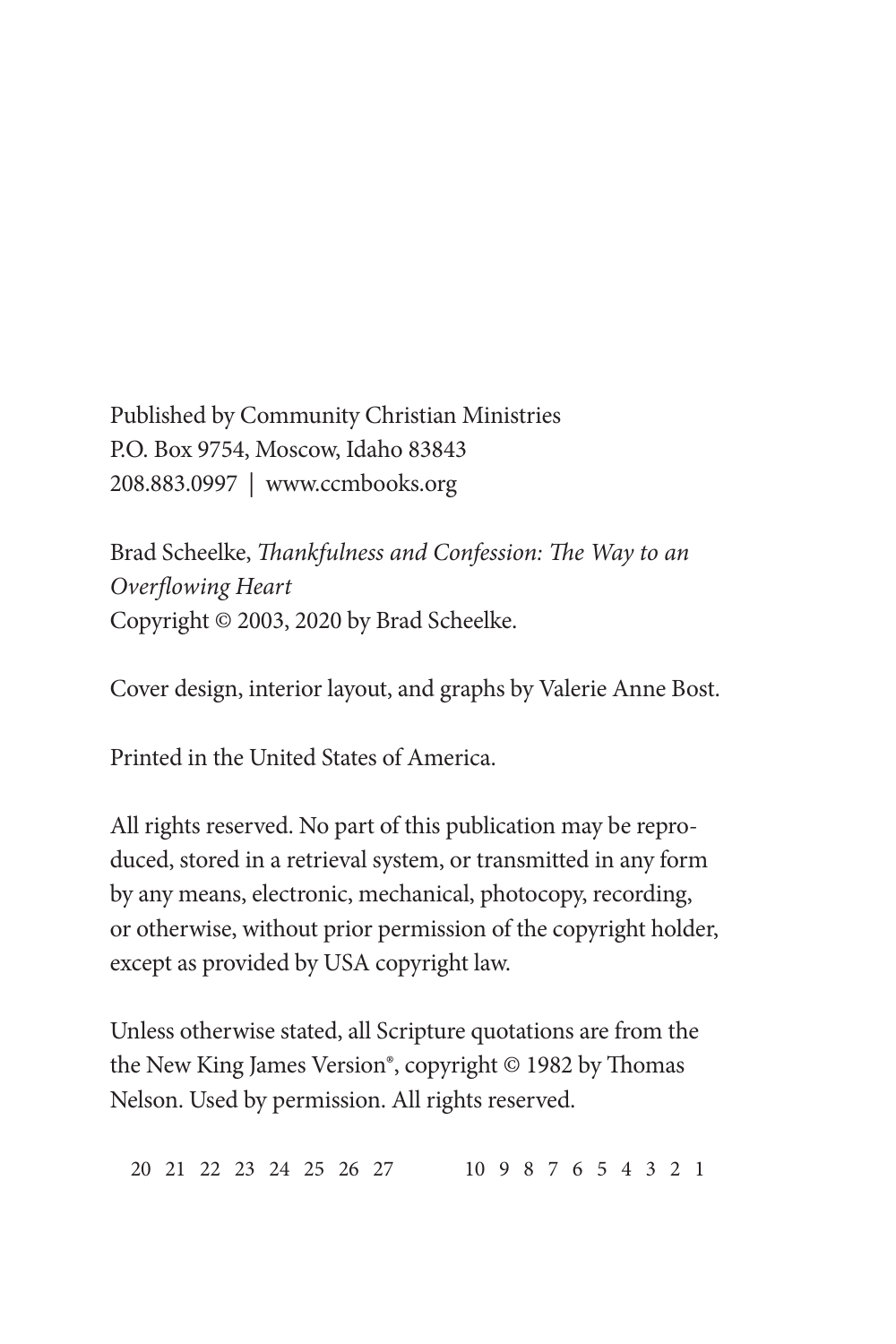### CONTENTS

Thankfulness and Confession

**1**

Ephesians 1 and 2

#### **22**

Recommended Reading

**29**

Contact Info

**31**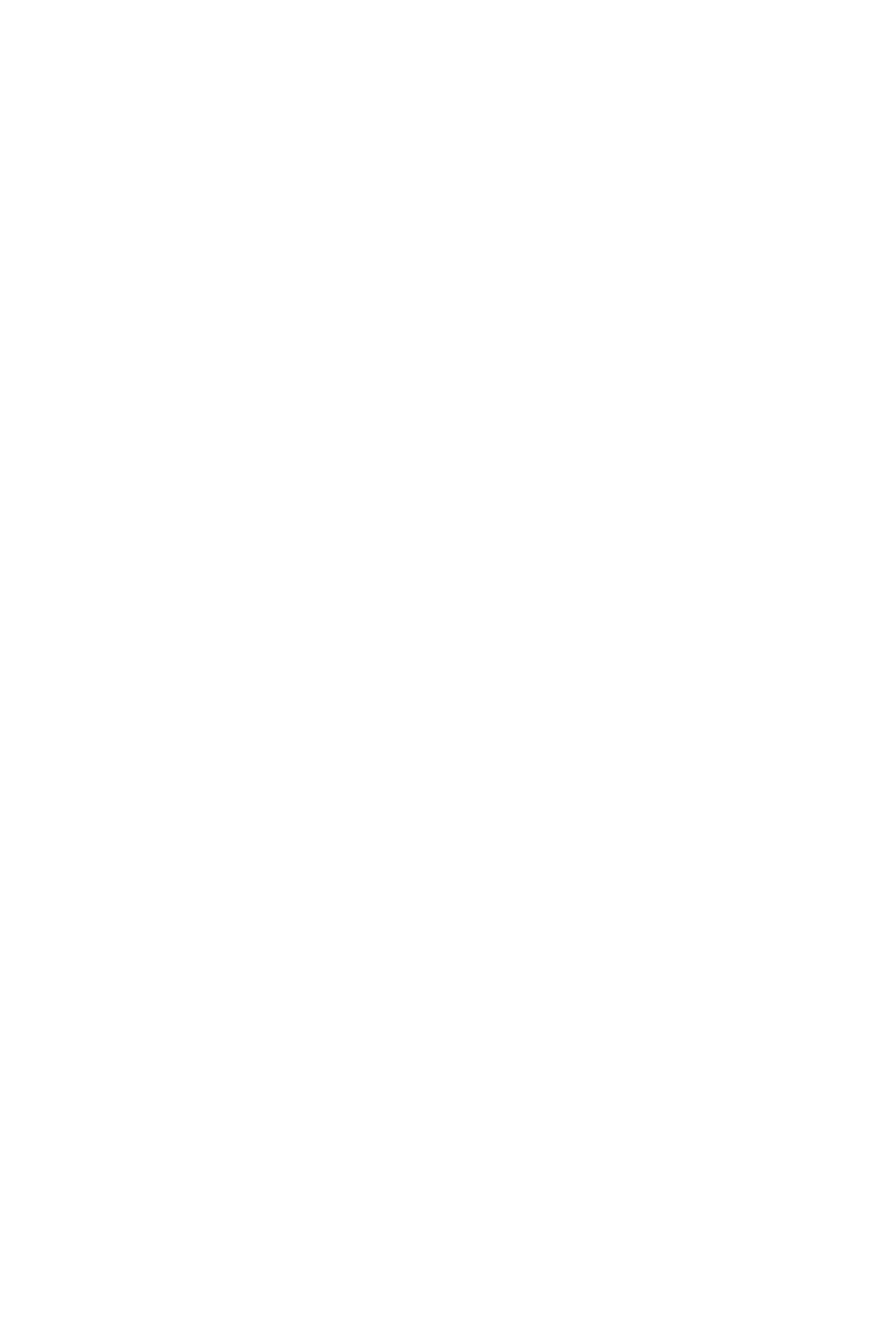# THANKFULNESS AND **CONFESSION**

The Scriptures are filled with wonderful words of the treasures that the Father in heaven has poured out abundantly on His children in His Son, Jesus Christ. Oh, how the Father has loved us in extending mercy and forgiveness toward us, before you or I had requested it, and even before we had sinned against Him. In Christ, the gift of forgiveness was waiting for your sin and mine. At the cost of Christ's blood, the Father cancelled our entire debt; He did not merely make an impossible debt manageable. He was openhearted, welcoming and even drawing people close to Himself. Christ *endured* the insults, misunderstandings, and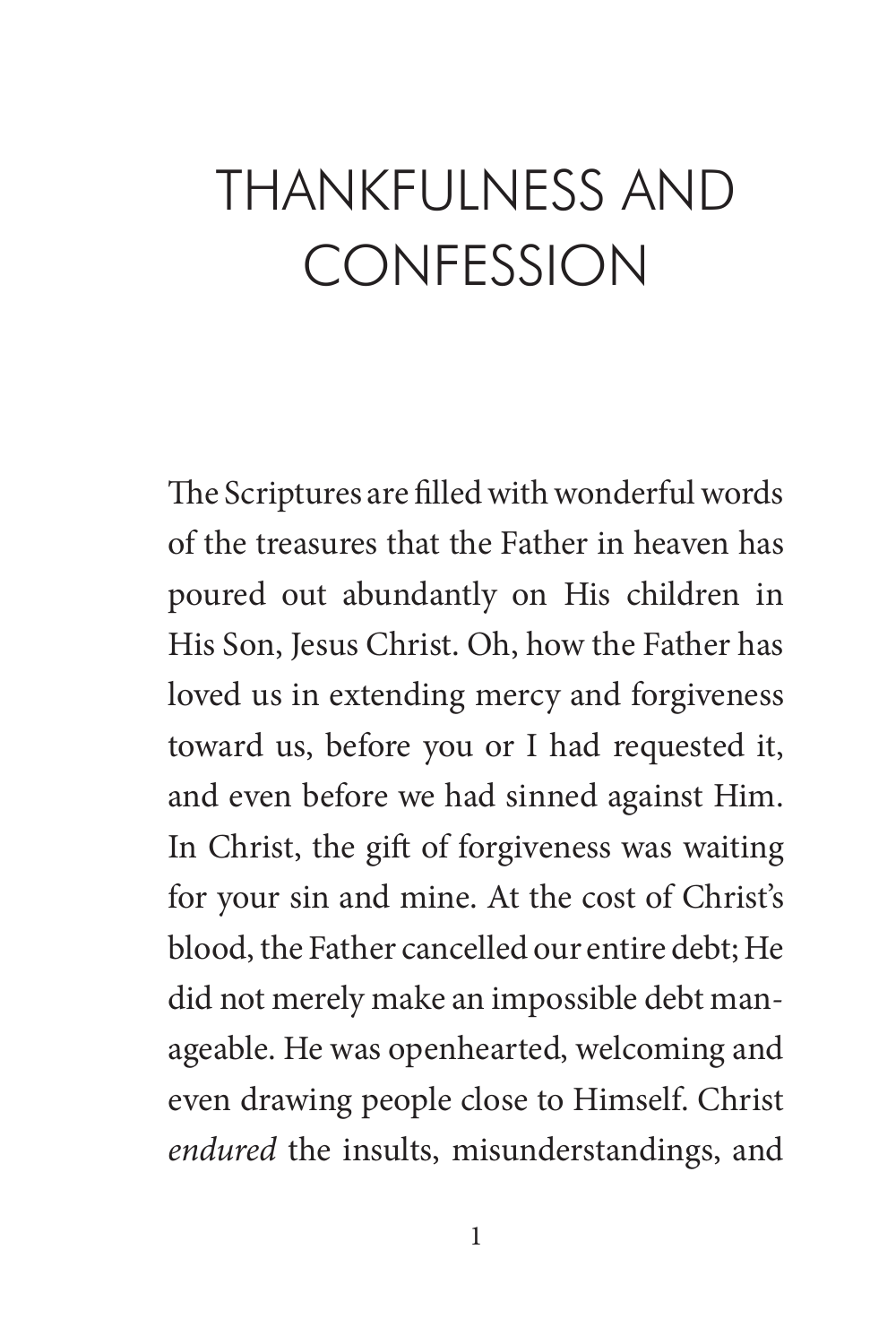pain inflicted on Him by sinners, even carrying the burden of their sin to death on the cross. In His pain, He cried out for His tormentors' forgiveness. We see no distance, self-protection, or impatience in the Son as He suffered for sinners. He chose to embrace death for you and me.

"But God, who is *rich in mercy*, because of *His great love* with which He loved us, even when we were dead in trespasses, made us alive together with Christ (by grace you have been saved), and raised us up together, and made us sit together in the heavenly places in Christ Jesus, that in the ages to come He might show the *exceeding riches* of His grace in His kindness toward us in Christ Jesus. *. . .* And be kind to one another, *tenderhearted, forgiving* one another, *just as* God in Christ also forgave you" (Eph. 2:4–7, 4:32 nkjv, italics mine).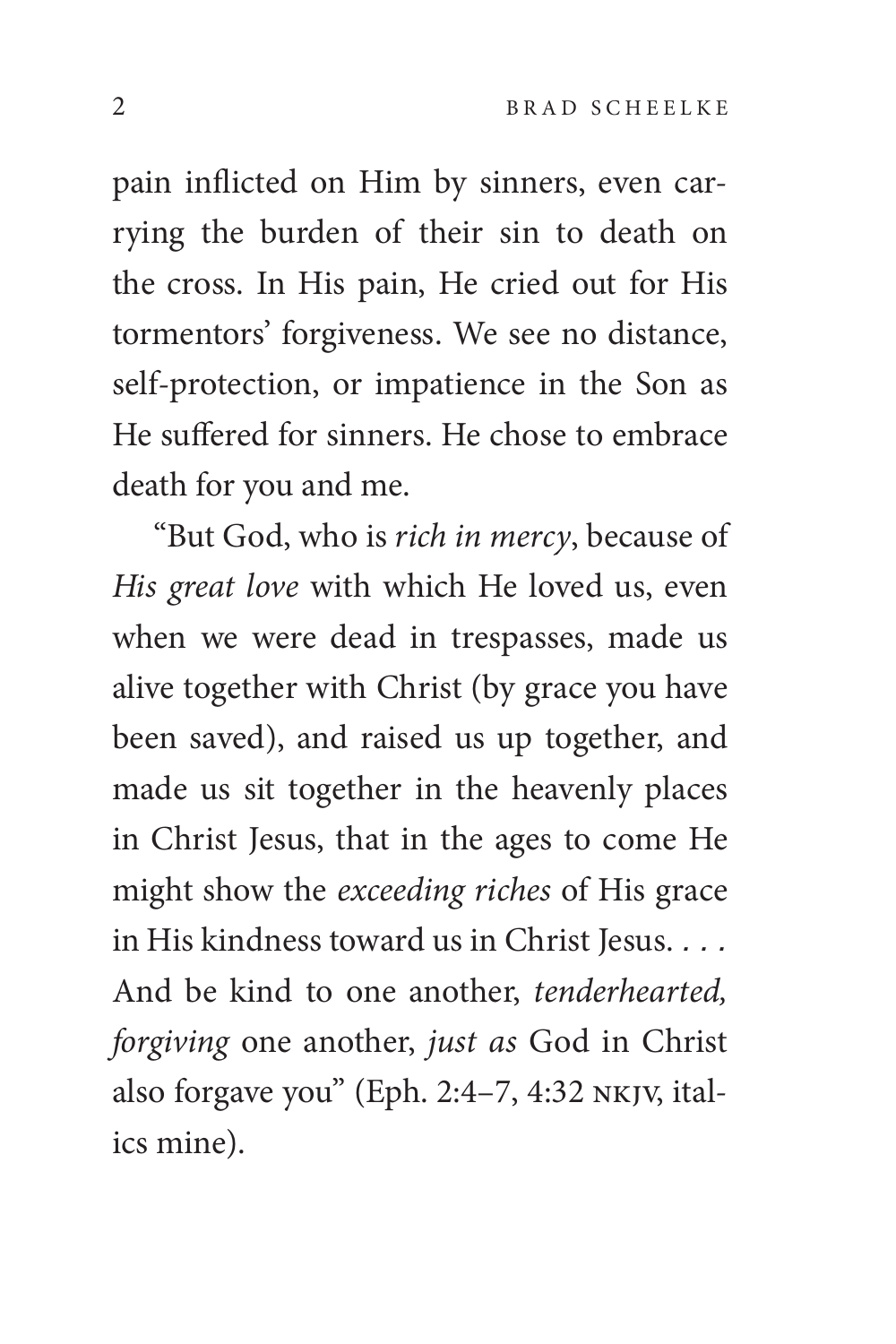In a phone conversation in March 2002, a friend excitedly explained how she had just read through Ephesians with a pen in her hand, noting what she saw the Father had given to her in Christ. She then took that list of forty-one blessings and prayed it back to the Father. She simply changed the phrases slightly to make each a prayer of thankfulness. She had read Ephesians many times before but said that it seemed as if she had never read it. The epistle had suddenly come alive in her heart. She was so excited that she had to go get her list and pray through part of it on the phone with me. It was obvious that her spirit had begun to soar.

Two weeks later, a letter arrived from another friend who has been a believer for about fifteen years. Something was different in his expression—a sense of freedom of heart that was not there before. A few days later, we spoke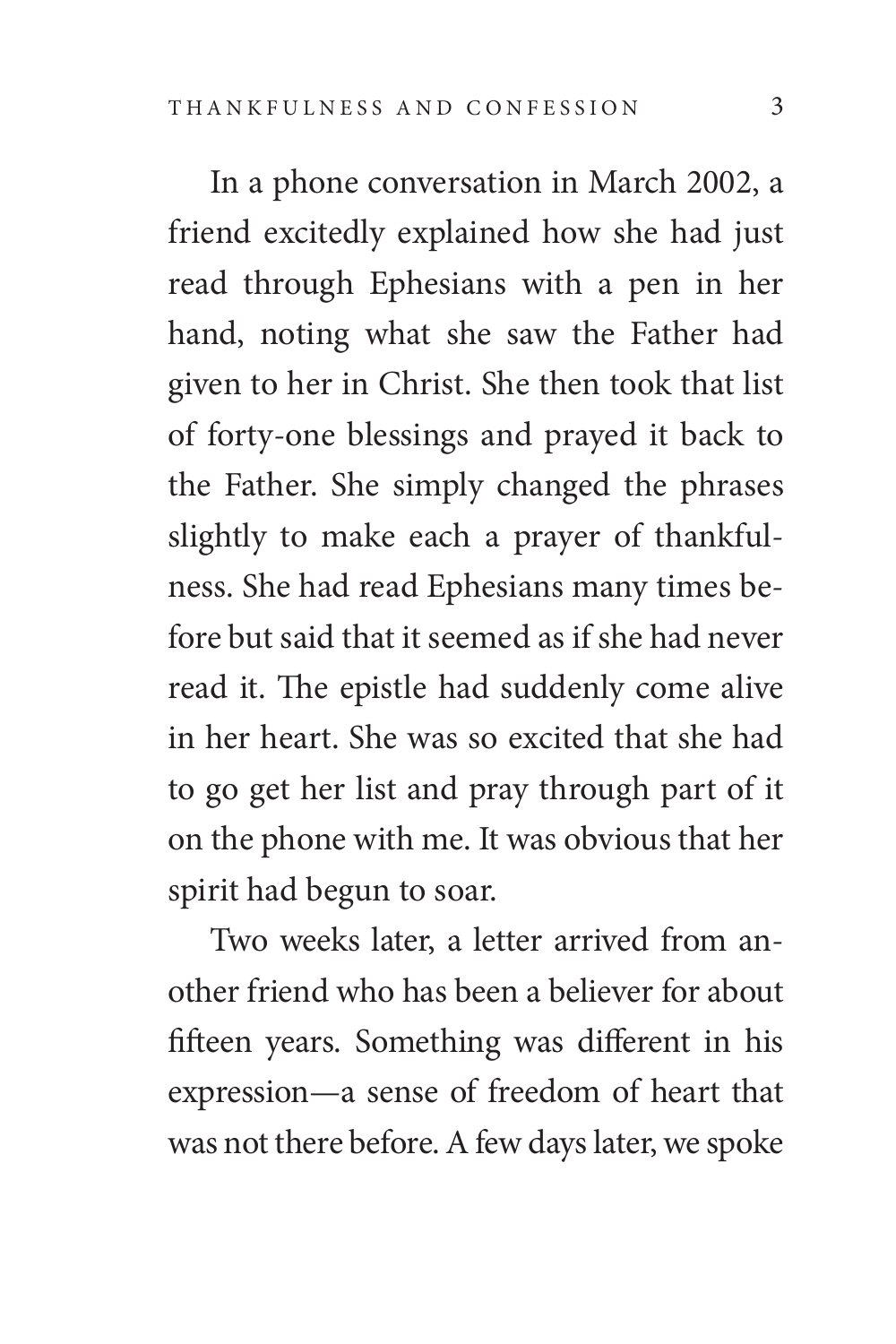by phone, and I casually asked him if anything had happened to him. He said that he had recently read through the first two chapters of Ephesians, noting what God had done for him. He had then prayed through those notes and chapters, thanking God for what He had done for him. As he thanked the Father for choosing him before he had done anything and for loving him when he was still an object of wrath, suddenly he realized that for all his years as a Christian he had believed the lie of the Enemy that he was not a good enough Christian for God to love. He said that he had done Bible studies on Ephesians and had missed it. He was obviously encouraged.

Since the New Testament is filled with blessings from the Father, you know many and may have even memorized a few. Do you know from Romans 8:1 that "there is therefore now no condemnation to those who are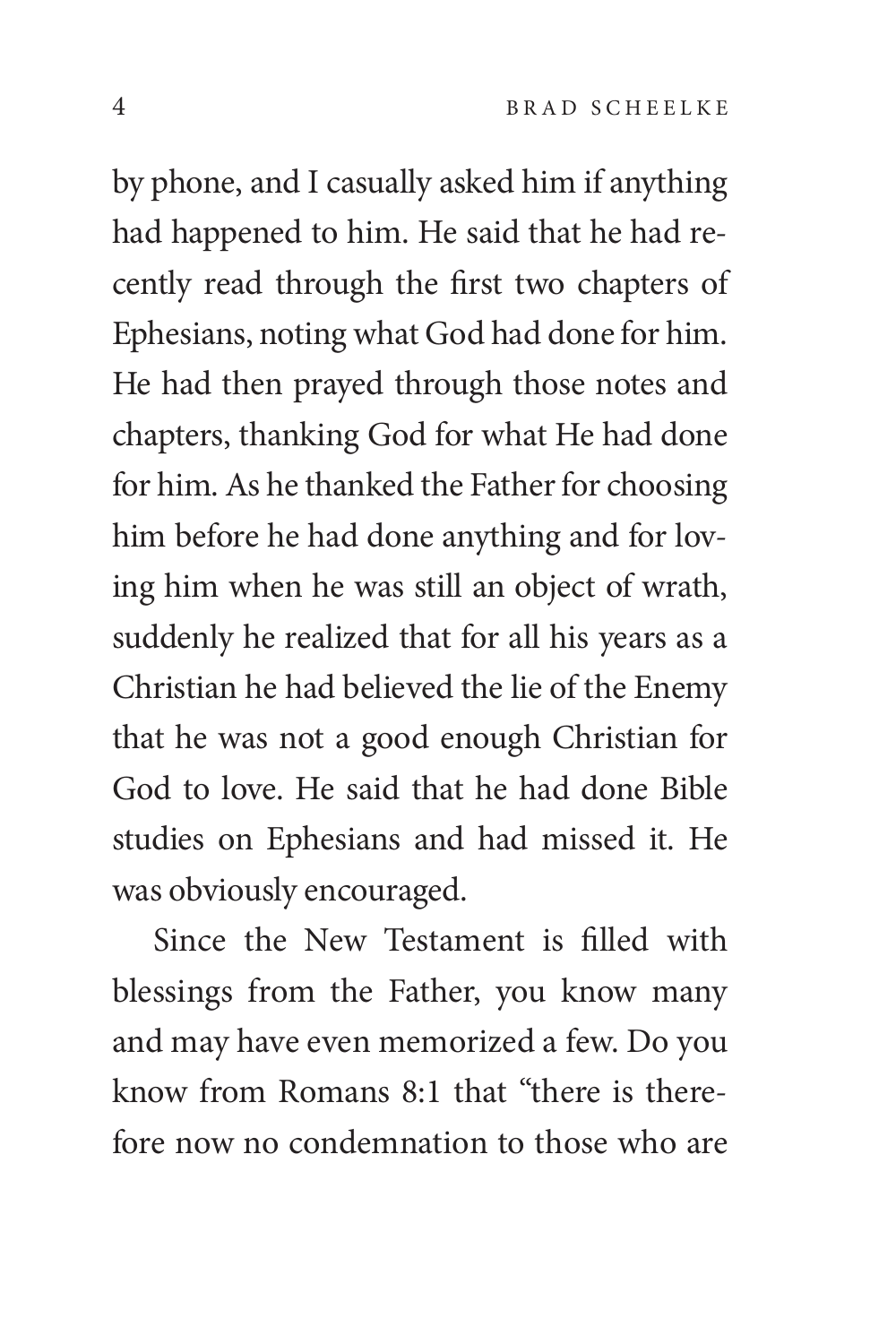in Christ Jesus?" Since learning that, you've never felt condemned, have you?

You probably know that in Christ *all* of our transgressions have been forgiven, and that in Christ, the Father has made us worthy and acceptable. So of course, knowing that, you have never thought that you were not a good enough Christian for God to love, have you?

Likewise, you have never had thoughts that the Father might reject you, have you? Since *"*perfect love casts out fear," you never adjust your words out of fear of men and their potential offense, anger or rejection, do you?

*Why are we sometimes inconsistent with what we know?* Is it that the promises of God are unclear, weak, or insufficient? Let's be honest and admit that the problem lies with us.

Is it that we are not strong enough or have not tried hard enough to trust? Is it that we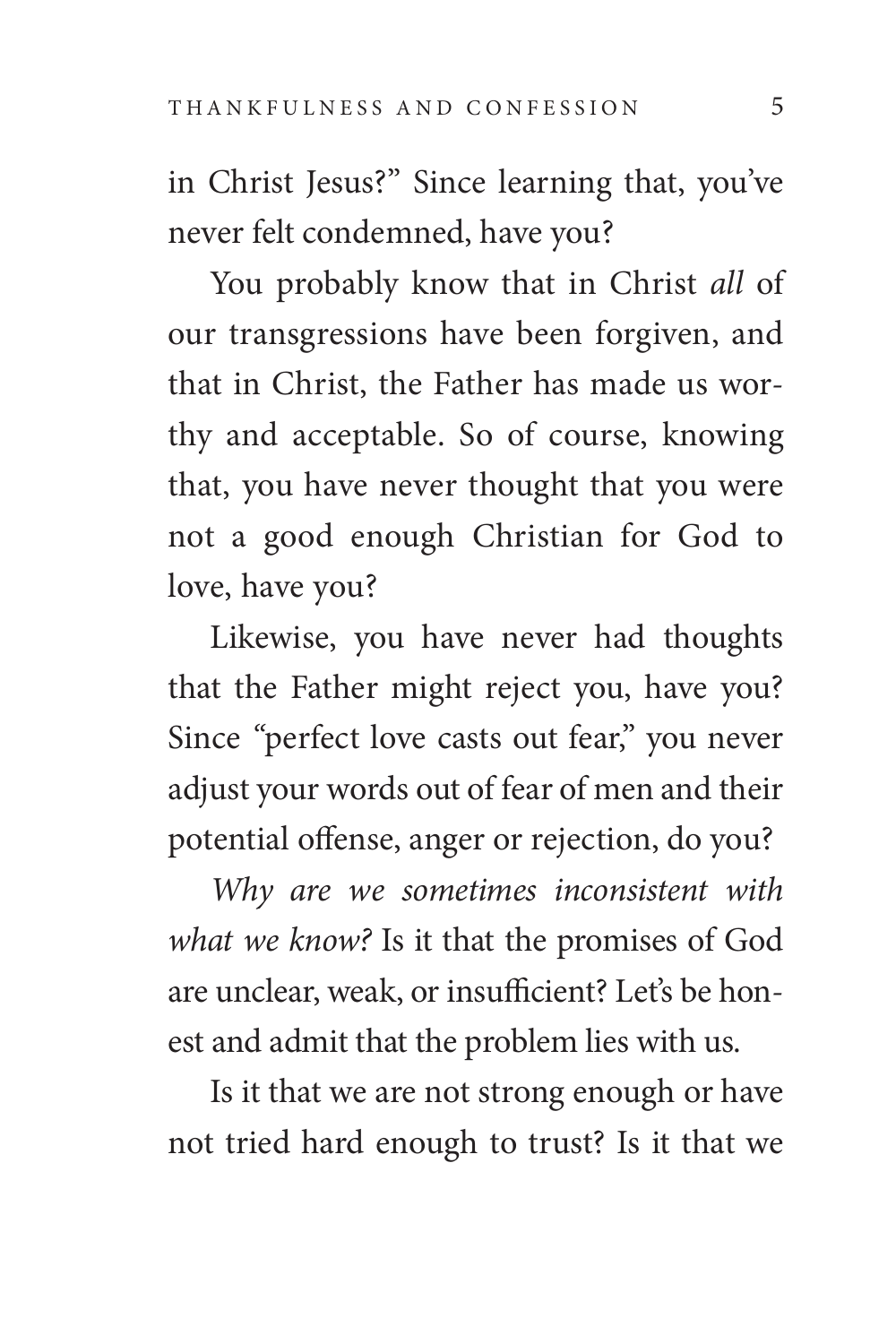need to learn the Scriptures more thoroughly? *The answer to both is no. While learning the Scriptures is important, the solution to our problem is easier yet.*

The way forward is simple. It is to meditate on and rejoice in the glorious riches of our inheritance in Christ. As we revel in all Christ is for us, our weaknesses, trials, and afflictions become places of comfort, strength, pleasure, pure joy, and glory (2 Cor. 1:2–4, 12:9–10, James 1:2, Rom. 5:3).

The problem may be twofold. First, we may know a Scripture passage simply as a point of information, even while our heart refuses to embrace the *reality* of the passage. Secondly, it is not that we stop believing the facts of Christ's power and mercy toward us, but rather that we do not *actively remember* them. Why else would you feel condemned about your sin when you have memorized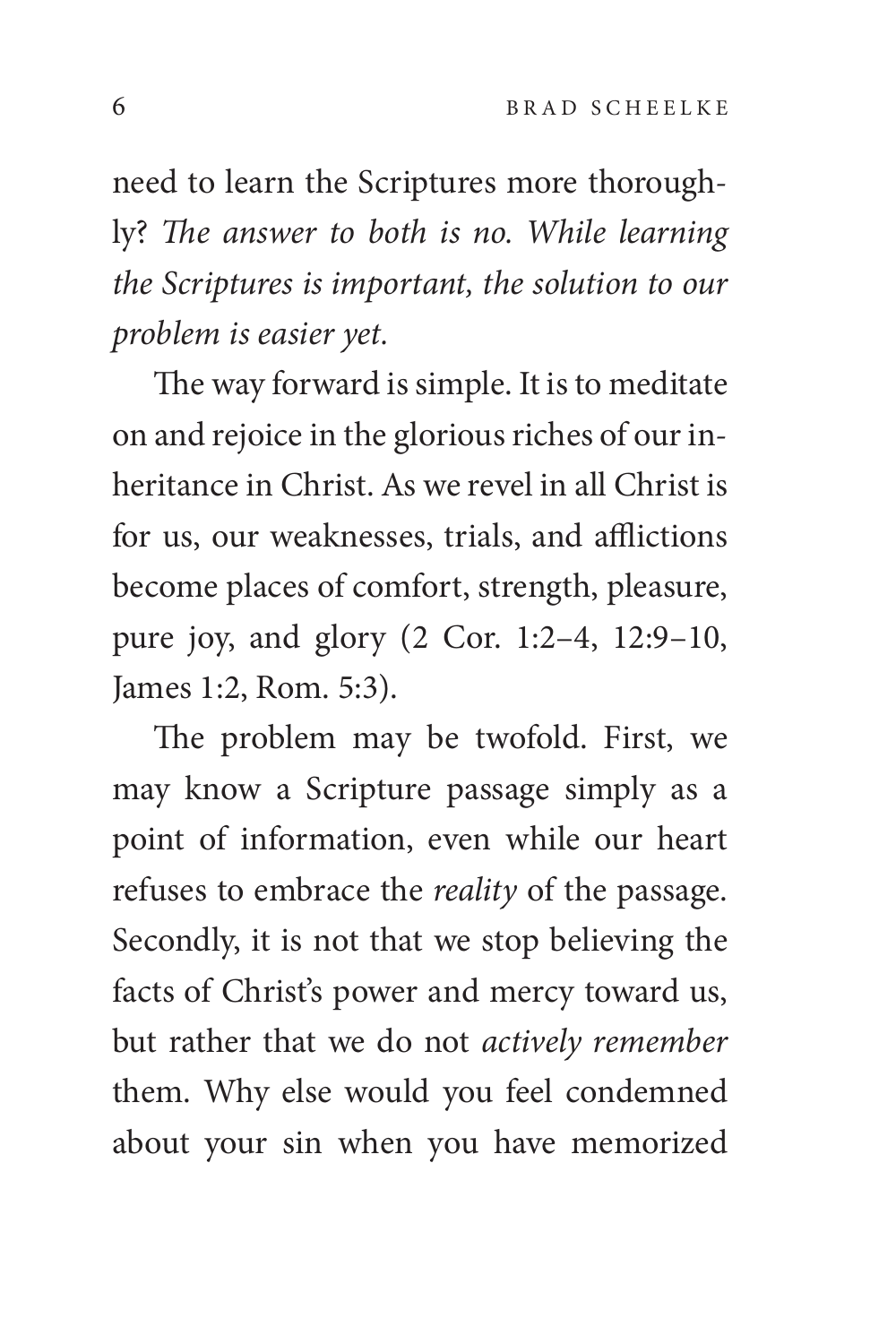Romans 8:1? A man in Christ believes a lie about the Father when he feels condemned for his sin. He believes another lie when he feels condemned for forgetting that he has no condemnation in Christ.

Jesus Christ Himself, in His person, is the truth. He is our holiness, righteousness, and redemption. He has made us perfect, worthy, and acceptable to the Father. In Hebrews 12 we read, "Therefore we also, since we are surrounded by so great a cloud of witnesses, let us lay aside every weight, and the sin which so easily ensnares us, and let us run with endurance the race that is set before us, *looking unto Jesus*, the author and finisher of our faith, who for the joy that was set before Him endured the cross, despising the shame, and has sat down at the right hand of the throne of God. For *consider Him* who endured such hostility from sinners against Himself, lest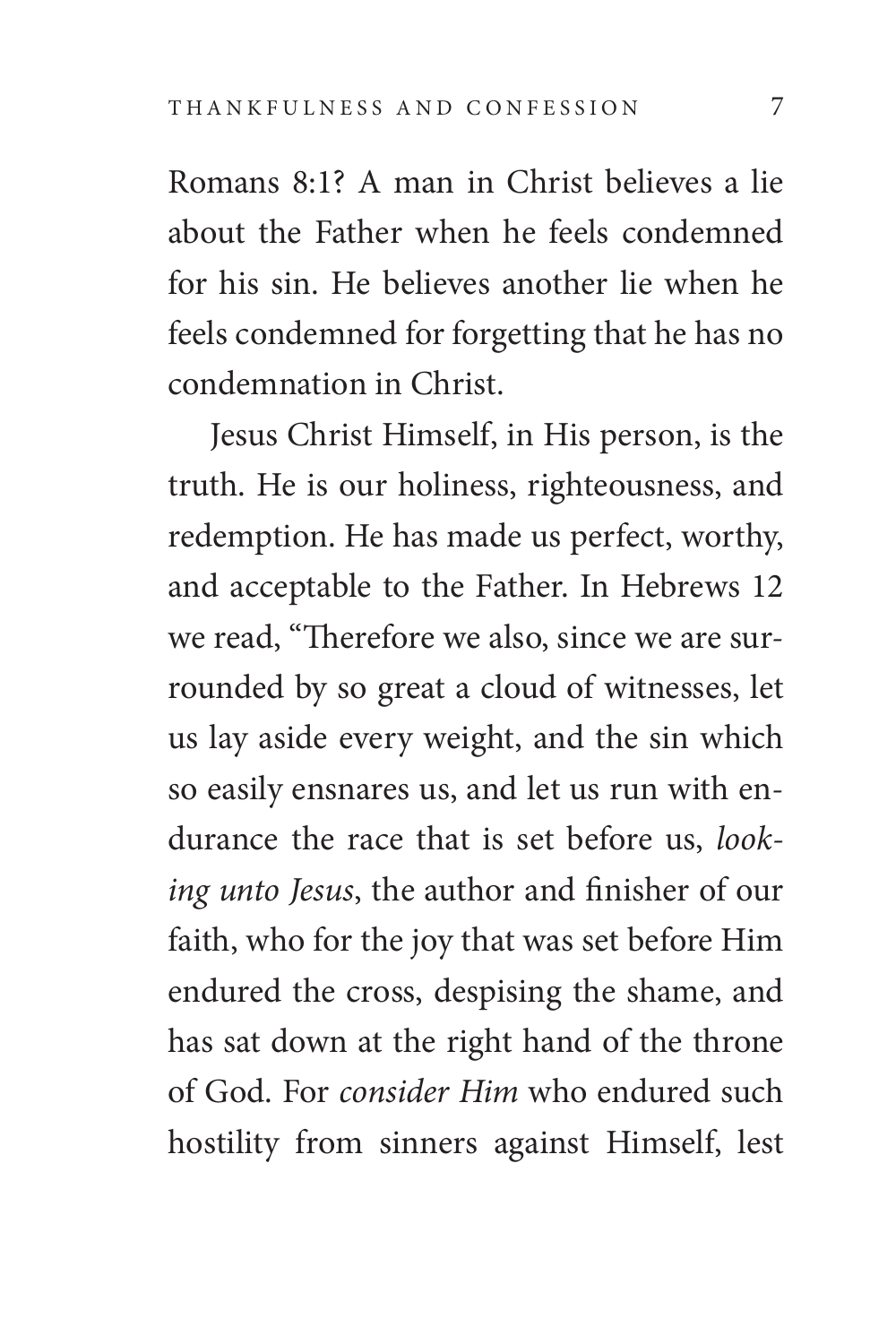you become weary and discouraged in your souls" (Heb. 12:1–3 nkjv, italics mine).

The Enemy of our souls has many schemes and lies to get you and me to look away from Jesus and to not consider Him. Let us "be strong *in the Lord* and *in the power of His might*. Put on the whole armor of God, that you may be able to stand against the wiles of the devil. For we do not wrestle against flesh and blood, but against principalities, against powers, against the rulers of the darkness of this age, against spiritual hosts of wickedness in the heavenly places" (Eph. 6:10–12 nkjv, italics mine). In Ephesians 1–3, we get a glimpse into the invisible realities of what is "in the Lord" and what is "the power of His might." You may have read Ephesians repeatedly, done Bible studies on it, or even memorized parts or all of it, and still notice yourself having difficulty standing against the wiles of the devil.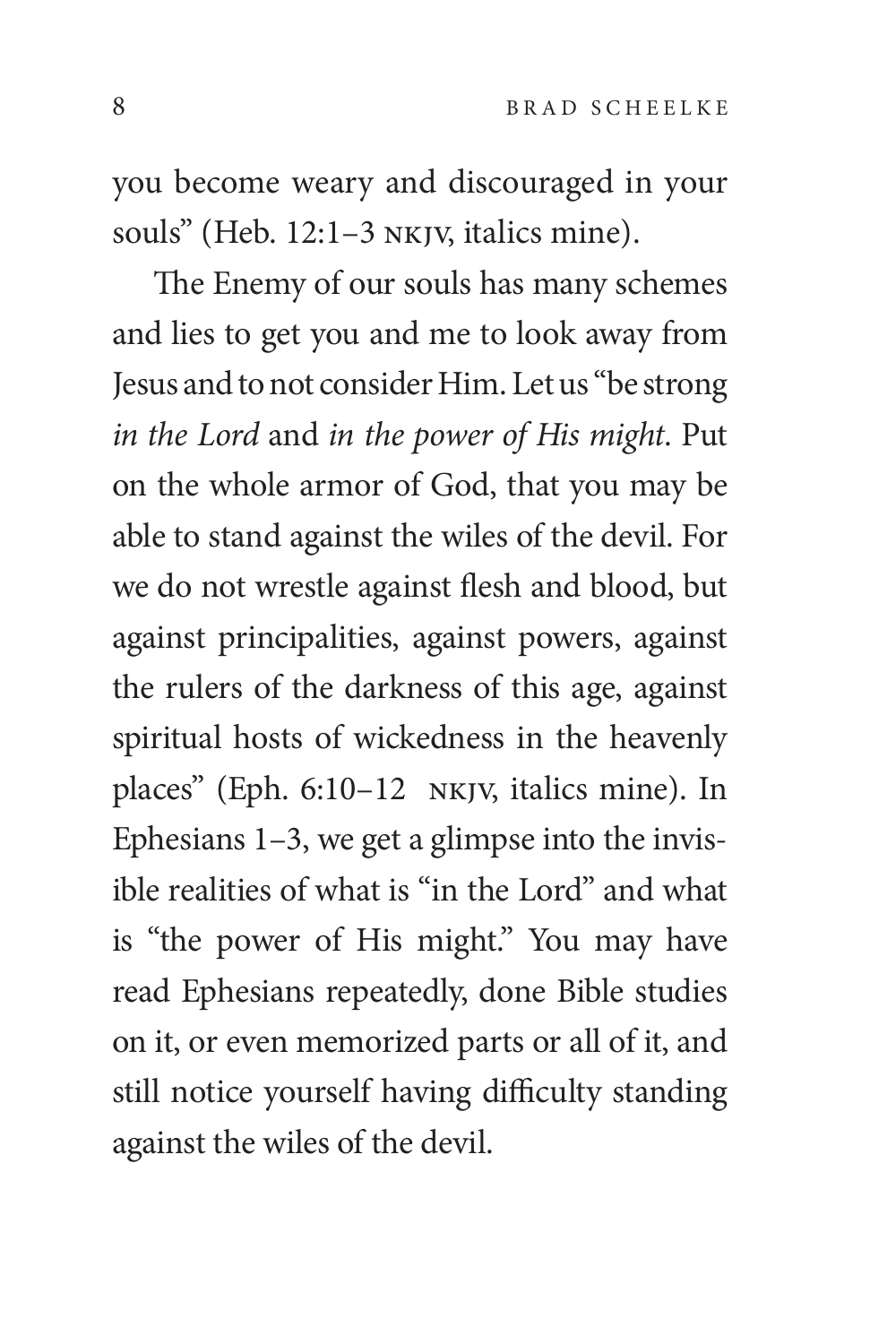In the short testimonies above and following, there is a common thread of thankfulness to the Father for the riches He has hidden for us in His Son. Notice carefully the *focus* of the thankfulness. It is not on what we or others do or get to do; it is not on what others have done for us or for God; it is not on how we are to respond to what God has done; it is simply on what the Father has done for us in the Son. Notice also the simplicity and intensity of what flows from the heart. Thankfulness is not the only aspect of spiritual warfare, but Ephesians 5:18–21 and Colossians 3:15–17 reveal that should permeate *all* of spiritual warfare. So let's begin at the obvious. Let us often give thanks to the Father for what He has given us in His Son, thus stirring up our hearts, and so begin to be prepared to resist all the wiles of the devil.

For ten years, the Lord has given me good times of prayer several times weekly with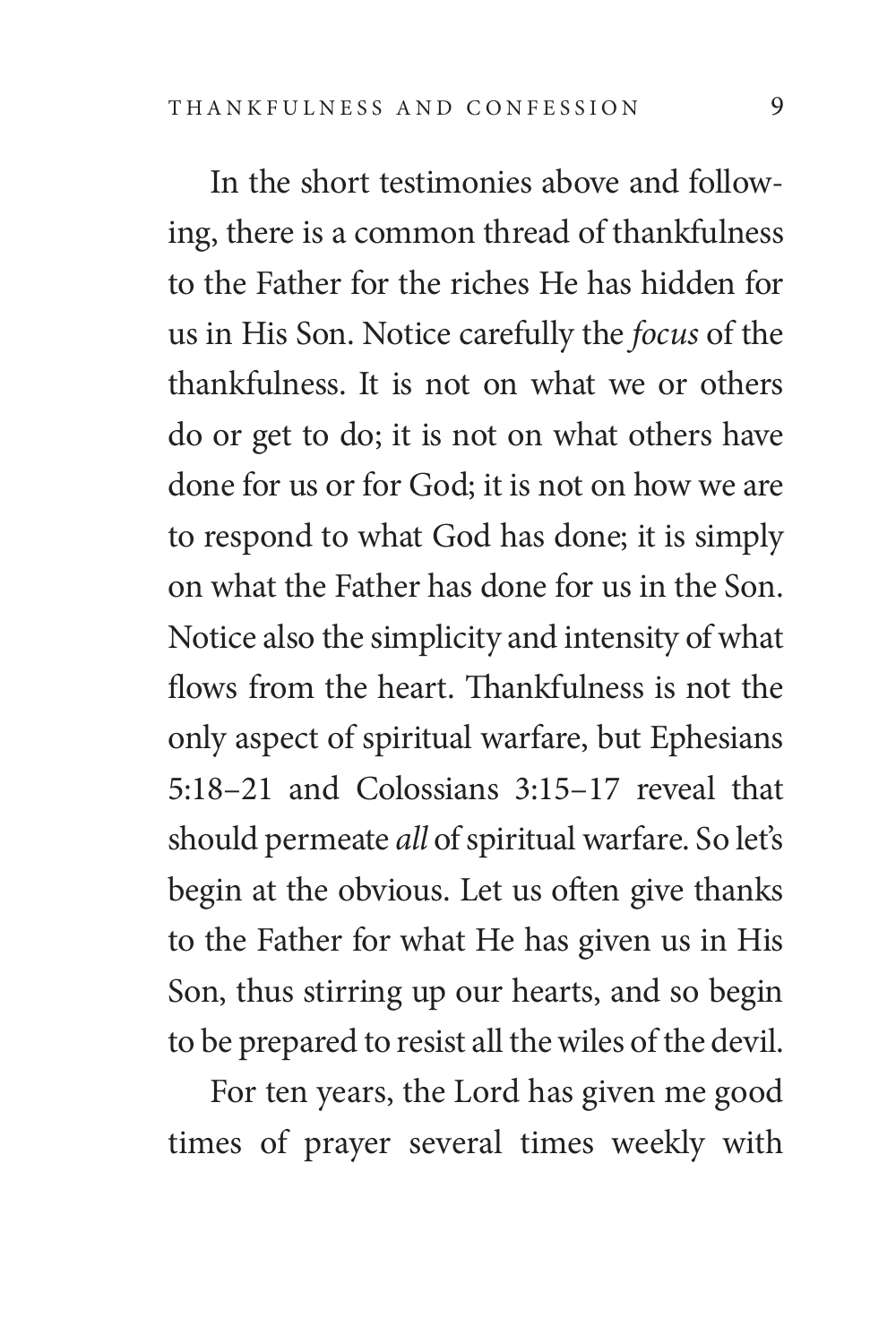a friend who takes several medications for mental illness. The focus of these times in prayer has been thankfulness for the blessings we have in Christ. Through those years, he listened much to the Bible on tape, recordings of good Bible teaching, radio preaching, and Christian music. He read the Bible and good Christian books. He memorized key Bible verses. But in those times of prayer, he almost never prayed aloud. He seemed to waver between discouragement and depression, hardly ever smiling. Fear and anxiety overwhelmed him almost constantly. One day, he said that he was so discouraged that the only thing he could pray for was his food, and that only rarely.

At that point, nearly three years ago, I gave him a card listing four blessings he had in Christ and asked him to thank the Father daily for them. He began to do that faithfully,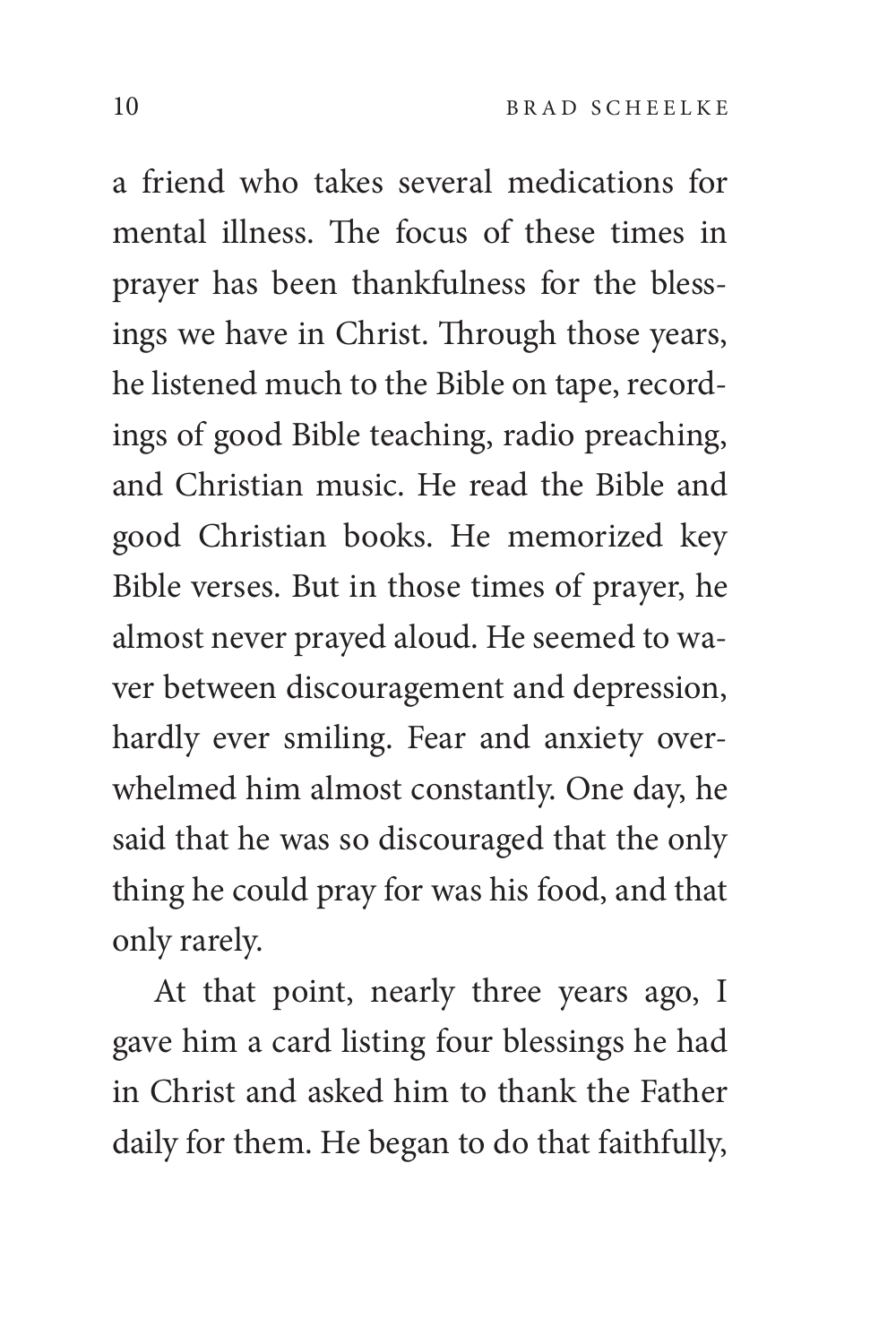out loud, when alone. We continued to pray together very often, he remaining silent. After about three months, he began to pray the items from his prayer card out loud. After about five months, his demeanor began to rise, and he started smiling. After ten months, he joyfully said one day that the winter blues had not hit him. After one year, he gave the card back and asked for a new one with more blessings on it. When he mentioned once that the rain was depressing him, I suggested that he begin thanking God for the rain. He did so, and the rain became a welcome friend. After a year and a half, he began thanking God for blessings that were not on his card. He also began praying for the needs of other people.

Part of his medication works to counteract voices that he hears. These voices had been a constant temptation to condemnation and to doubt the character of God. Recently, as he was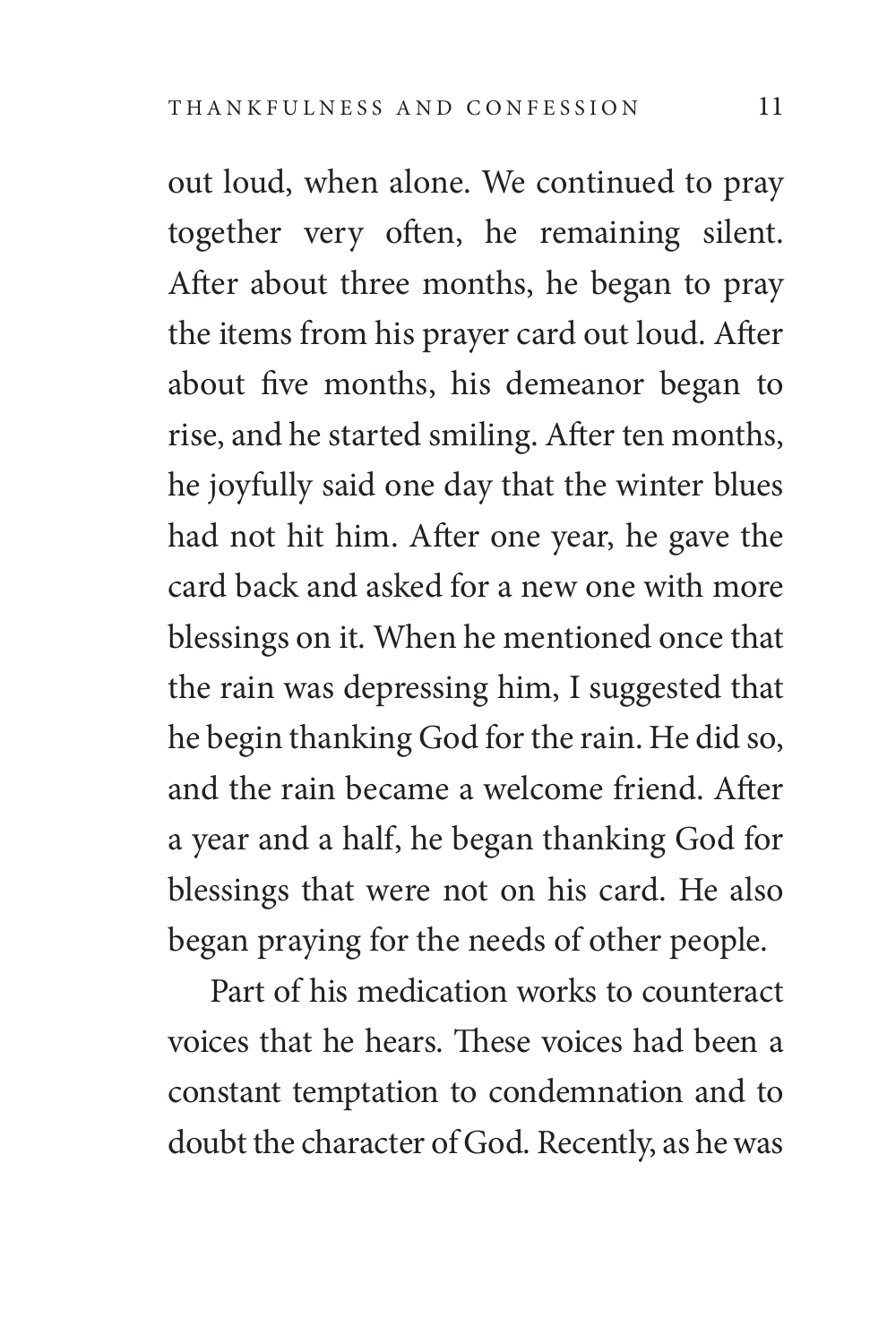telling his story to a woman who is plagued by voices, he cheerfully told her that his voices had faded nearly away and that the continual nightmares of the old drug parties had ceased. He attributed the changes to praying his prayer card of thankfulness. Today, he is comfortable praying on the phone. He initiates conversations with other people, something impossible three years ago. He rarely feels condemned and quickly confesses believing that lie. Three years ago, he felt guilty and condemned for the sins of those around him and was insensitive to his own sins. Now he is joyful in confessing his own sins—which he usually notices without help. Three years ago, it would have been hard to find a more depressed person. Nothing changed in his circumstances for which the world could credit the encouragement and joy. Many around him have been surprised and encouraged at the change.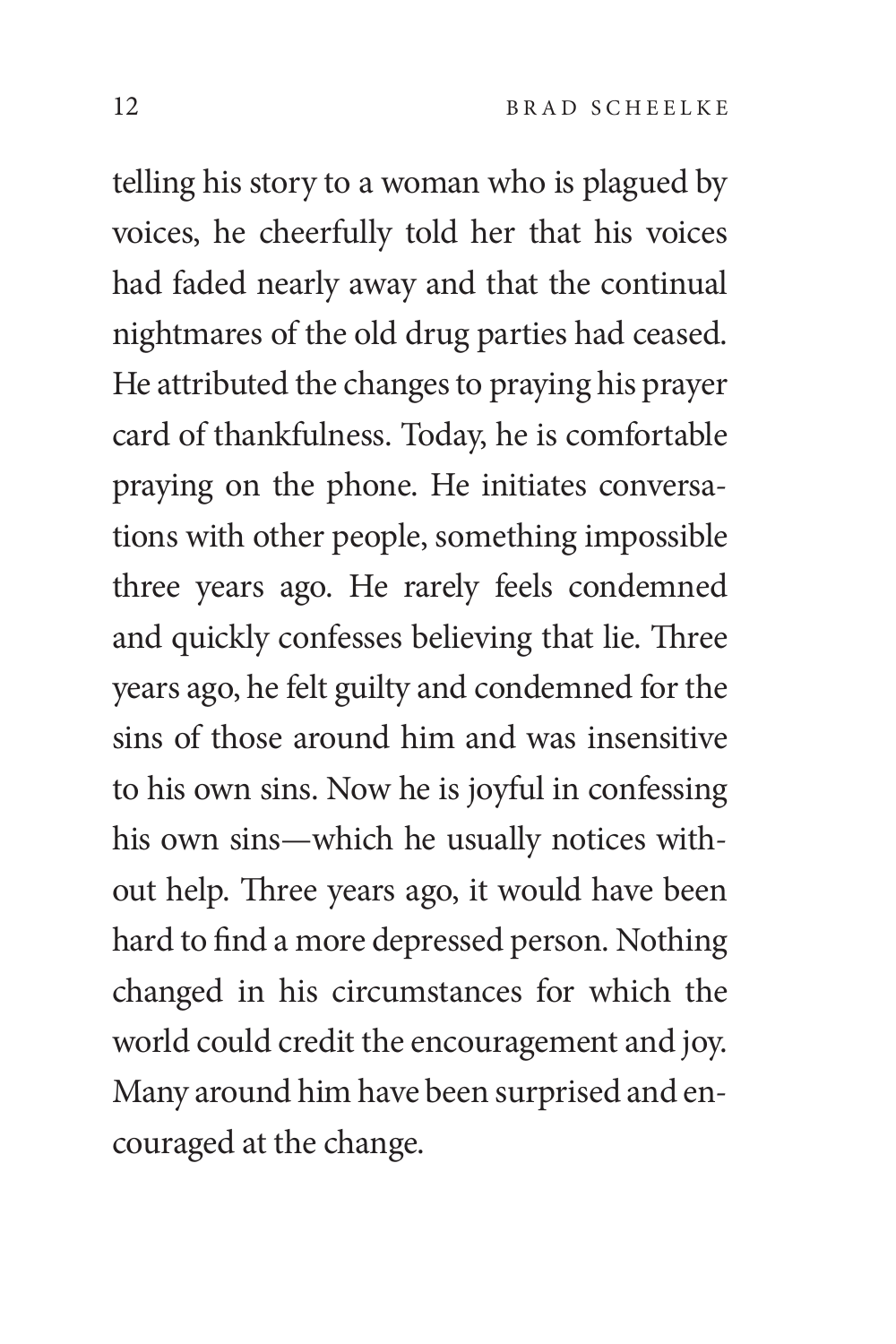Just recently, the realization struck me that he has been a great blessing to me in this matter as well. During those many years of prayer with this dear brother, the Lord was working the riches of the glory of His inheritance in the saints deeper into my own heart. Eighteen months after this brother began his "prayer card," I was diagnosed with cancer. The Father immediately flooded my soul with the riches hidden in Christ, making no room for discouragement. He filled my mind and heart with meditations and songs of these simple glories hidden for all saints in His Son. The ever-expanding prayer card flowed through my mind in the hospital stays, doctor visits, and thoughts of the future.

The intensity of his story continues to strike me more and more. Could not the blessing that this brother has found free other believers from the imaginary chains that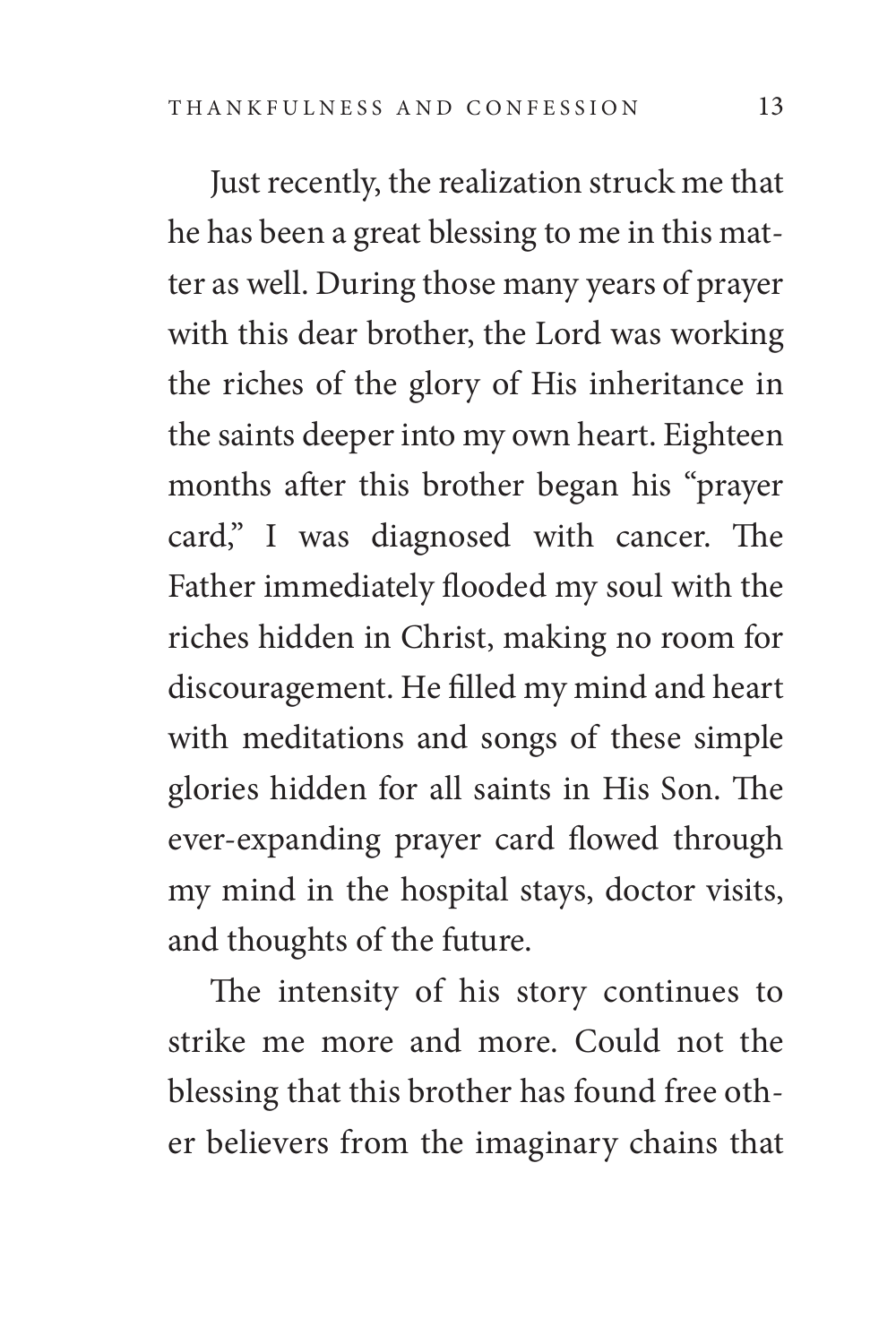do not bind them? The prayer bookmark attached to the back cover is a refinement of some feeble attempts to communicate this blessing for whoever is interested. This brother was excited to see it. He mentioned that the last item of thanksgiving was especially encouraging; it was new to him. It is the one uncomfortable promise of the Father in the list. Feel free to improve this idea; add more uncomfortable promises as you like. If your experience has been like that of this brother, wavering between discouragement and depression, remember his perseverance and the Father's patience. Months passed as the Father slowly lifted him up. God the Father calls us all ever higher into the glories of the Son. As your vision of the Father and Son expand, you will stand ever firmer and taller in Christ; all the while, in your own mind, you will be disappearing into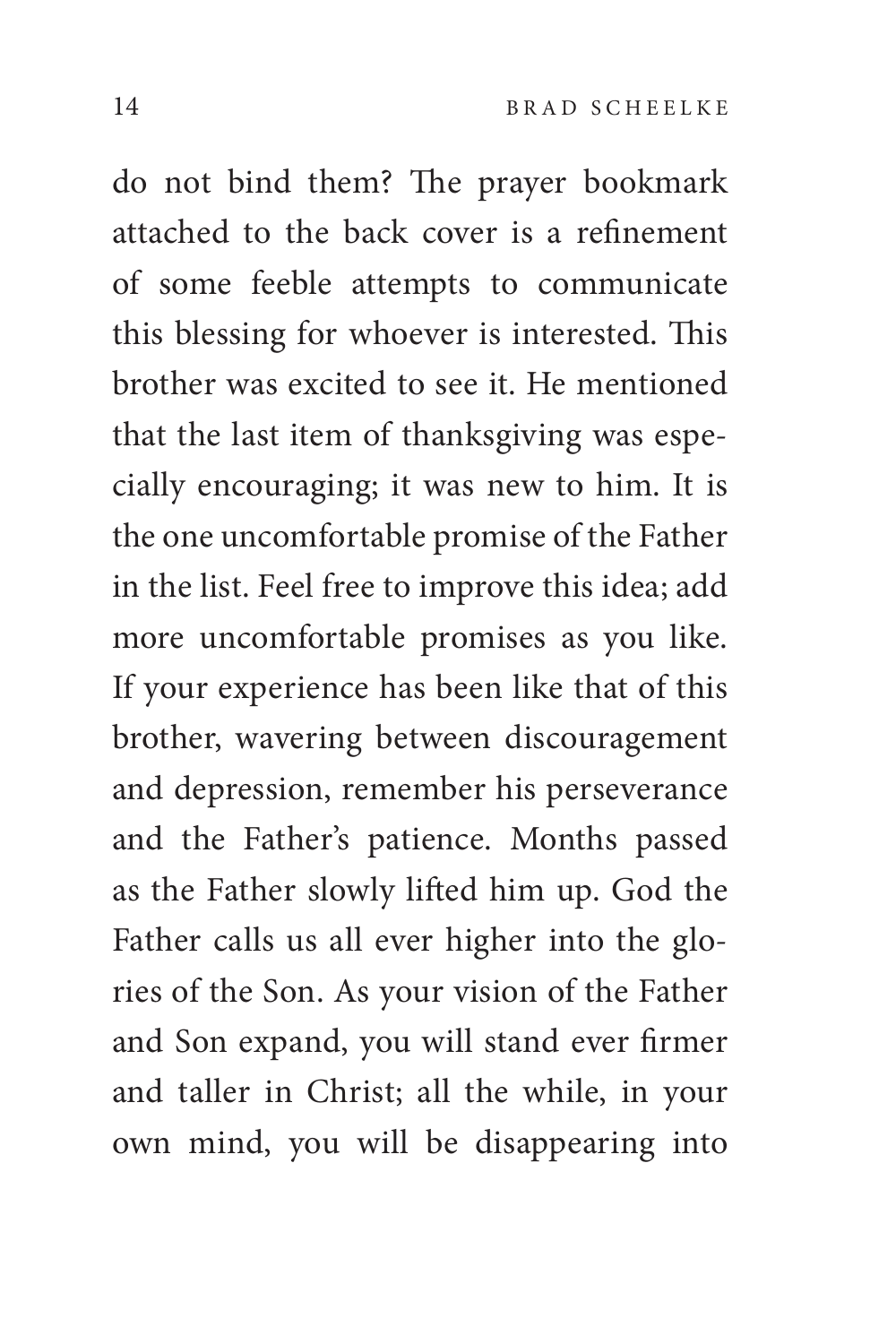smallness and reveling in God's perfect acceptance of you.

Please do not misunderstand and think that this bookmark contains promises to learn. The point is to thank the Father for His tender mercies to you. Thank Him often; do it out loud when you are alone. If you follow my dear brother's example, after some months you will likely find pleasant, and probably unexpected, changes in yourself. Prayer may become a joyful and natural expression for you. You may find yourself thanking the Father as you read Scripture, as the riches seem to flow out of the pages into your heart. You may find a growing freedom to pray aloud with others, and in a way that encourages them. The mercy and forgiveness you have received will begin to overflow to others. You may become the one who offers words of encouragement in conversation. You may even find yourself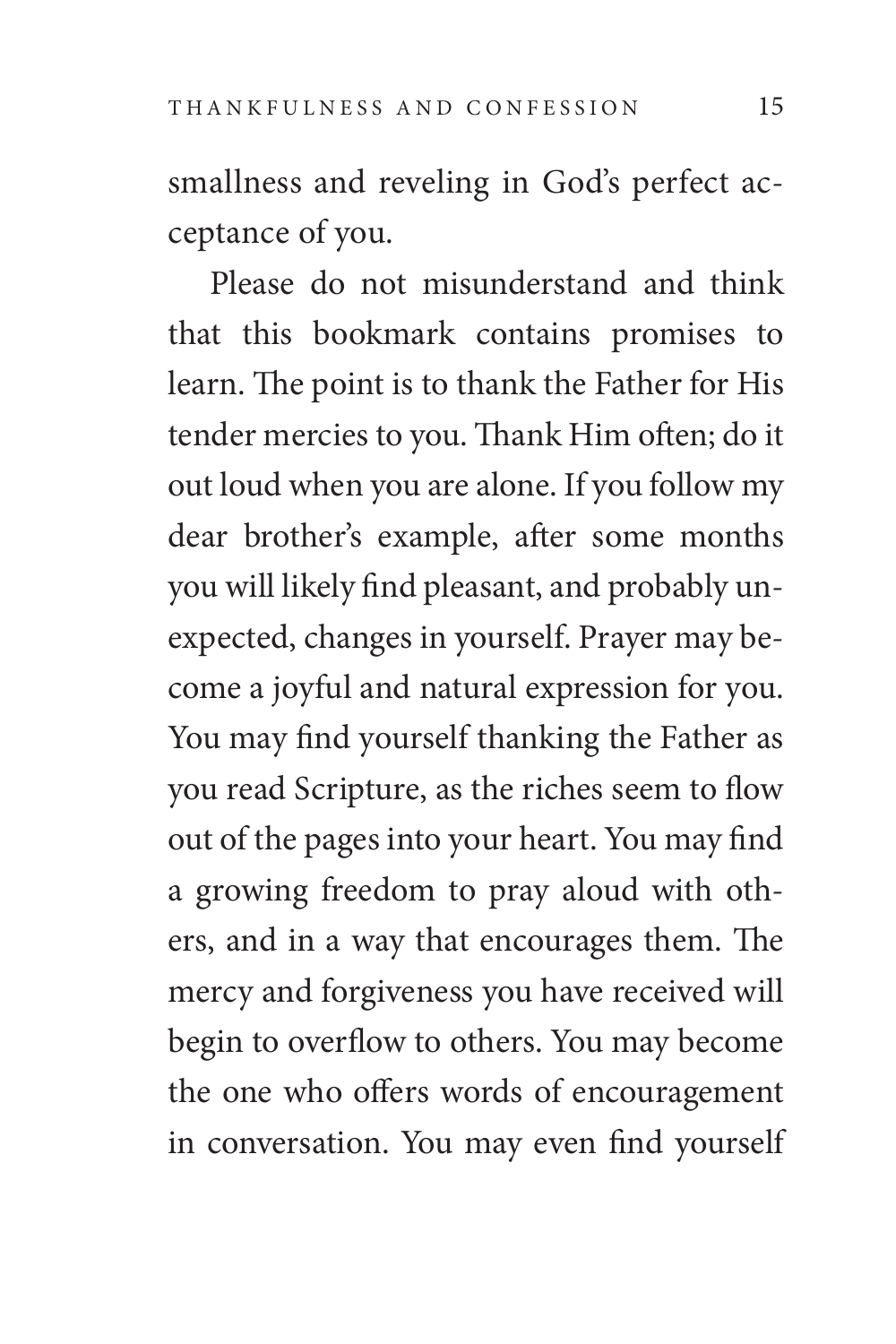eager to speak to others of your riches in Christ. The distance you now feel from others may slowly disappear as your walls of selfprotection come down in the presence of the Openhearted One. But do not try to change or even try to notice the changes. Simply begin to notice the glorious riches that are *already* yours in Christ and thank the Father often for what you notice.

Since our loving Father has commanded us to give Him heartfelt thanks always in all situations, thanksgiving is simply a submitting in honesty to the spiritual realities as He has created them. Part of that reality, which came slowly to my dear brother, is confession of sin. Confession is simply agreeing with God. We confess Christ as well as our sins. As we gaze upon Christ and His riches, confession becomes a joyous looking to His cleansing power. As He grows in brightness before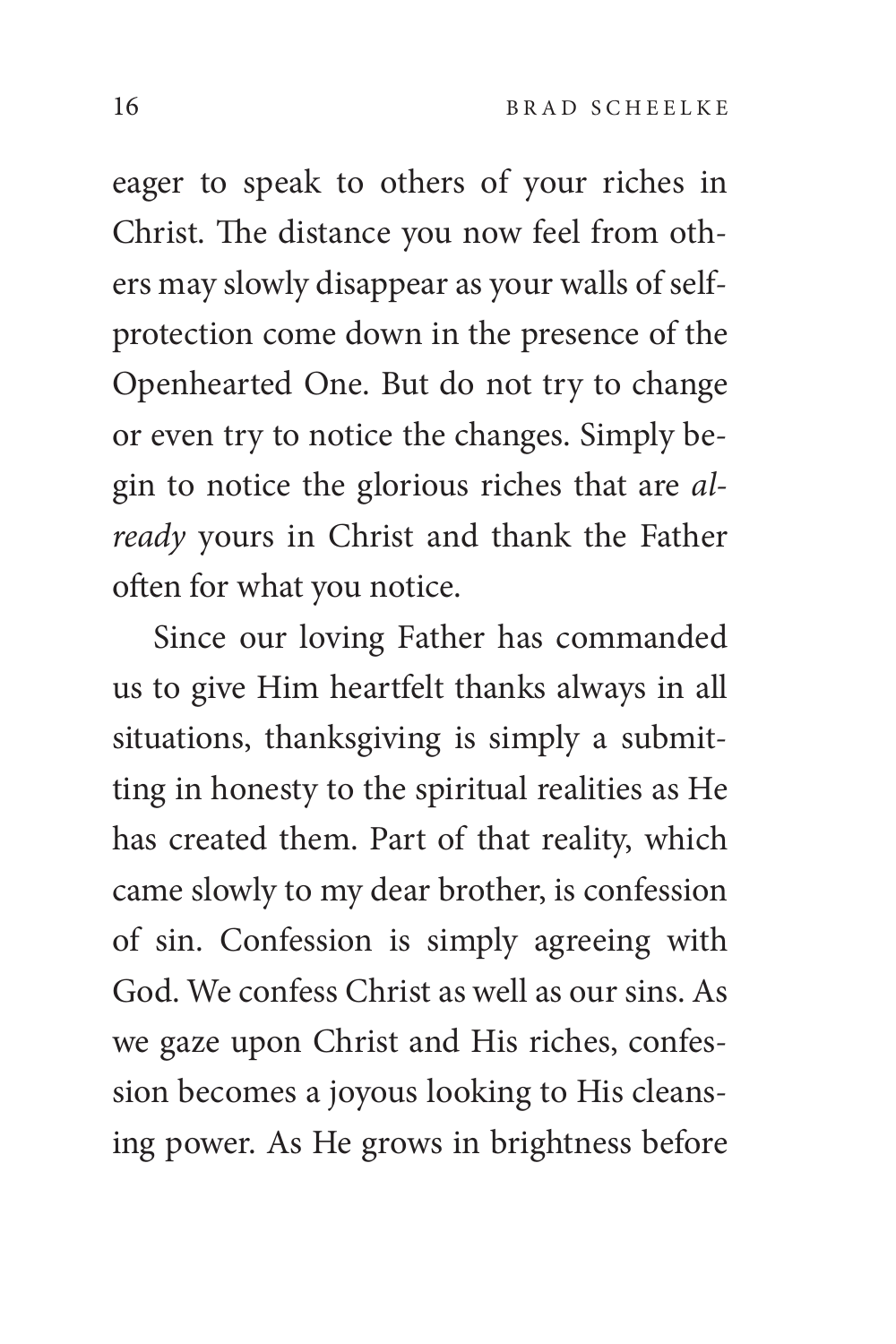our eyes, we see less of ourselves and become more sensitive to our own sins.

Our sins suppress His glory. Let us be quick and honest in confession. Do you use words like mistake, error, weakness, struggle, not God's best, or imperfection? If so, do you apply them to actions or thoughts that God has called sin, evil, or wickedness? In the book of 1 Samuel, King Saul used excusing words to cover his disobedience. Notice the uncomfortably revealing words that God gave Saul through Samuel: "So Samuel said: 'Has the Lord as great delight in burnt offerings and sacrifices, as in obeying the voice of the Lord? Behold, to obey is better than sacrifice, and to heed than the fat of rams. For *rebellion* is as the sin of *witchcraft*, and *stubbornness* is as *iniquity* and *idolatry*. Because you have rejected the word of the Lord, He also has rejected you from being king" (1 Sam. 15:22–23 nkjv, italics mine).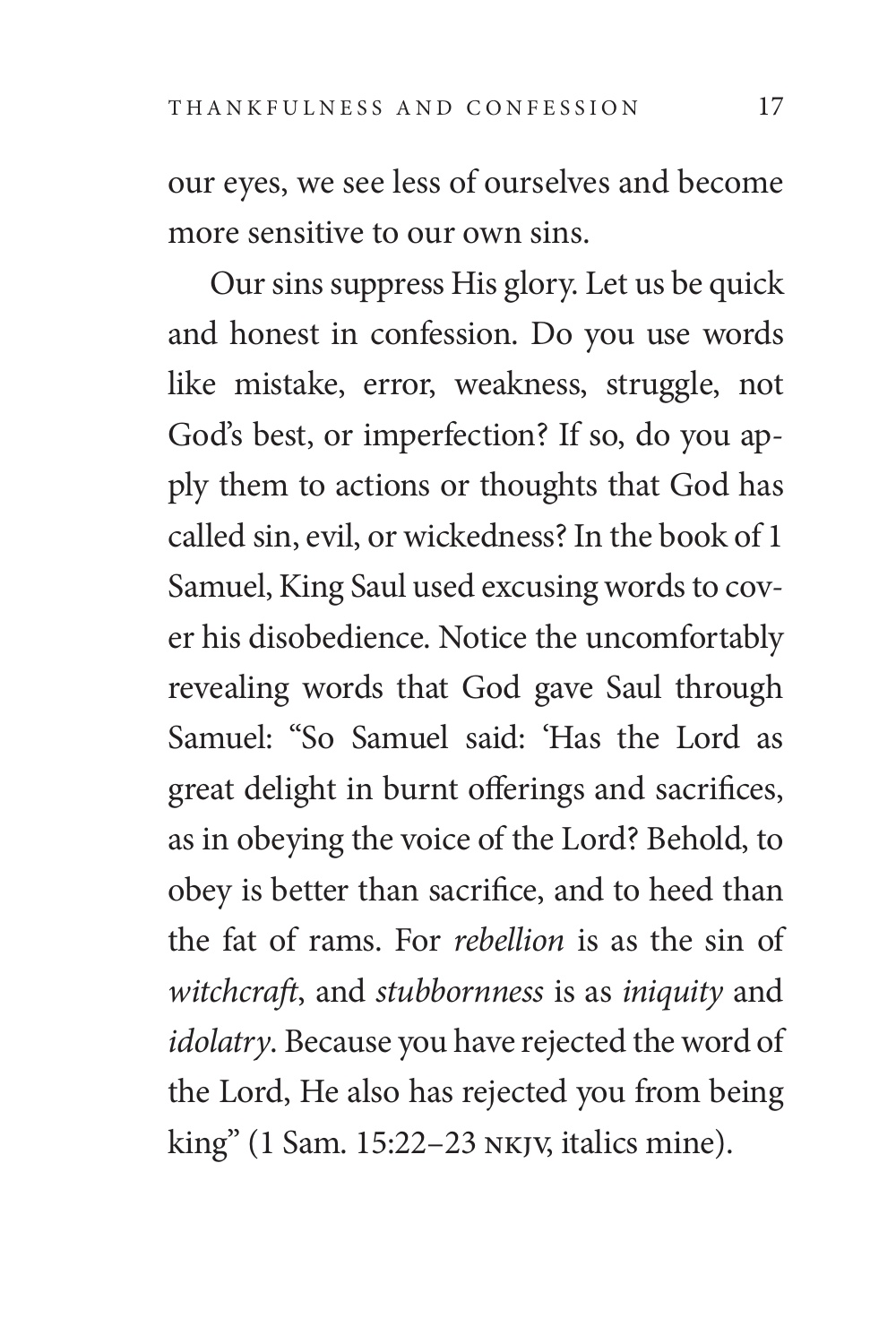God says that stubbornness is iniquity and idolatry. Do you call it that? Do I? Christ said that He did not come for the righteous but for the wicked. Let's not cover our sins with excuses when the Father has *already* covered them with the blood of His dear Son. That blood provides an infinite ocean of forgiveness. You cannot use words that minimize and excuse your sin without also isolating your heart from the glory of the riches of Christ and from other people. It gets ugly when you realize that this also hides the light of Christ from a condemned world. But when you speak of the evils of your own sin in the light of the riches of Christ, you give two testimonies to the holiness of God and His great love for sinners.

You will need to resist with all God's power the wiles of the devil (sometimes masquerading as Christian teaching) who will tempt you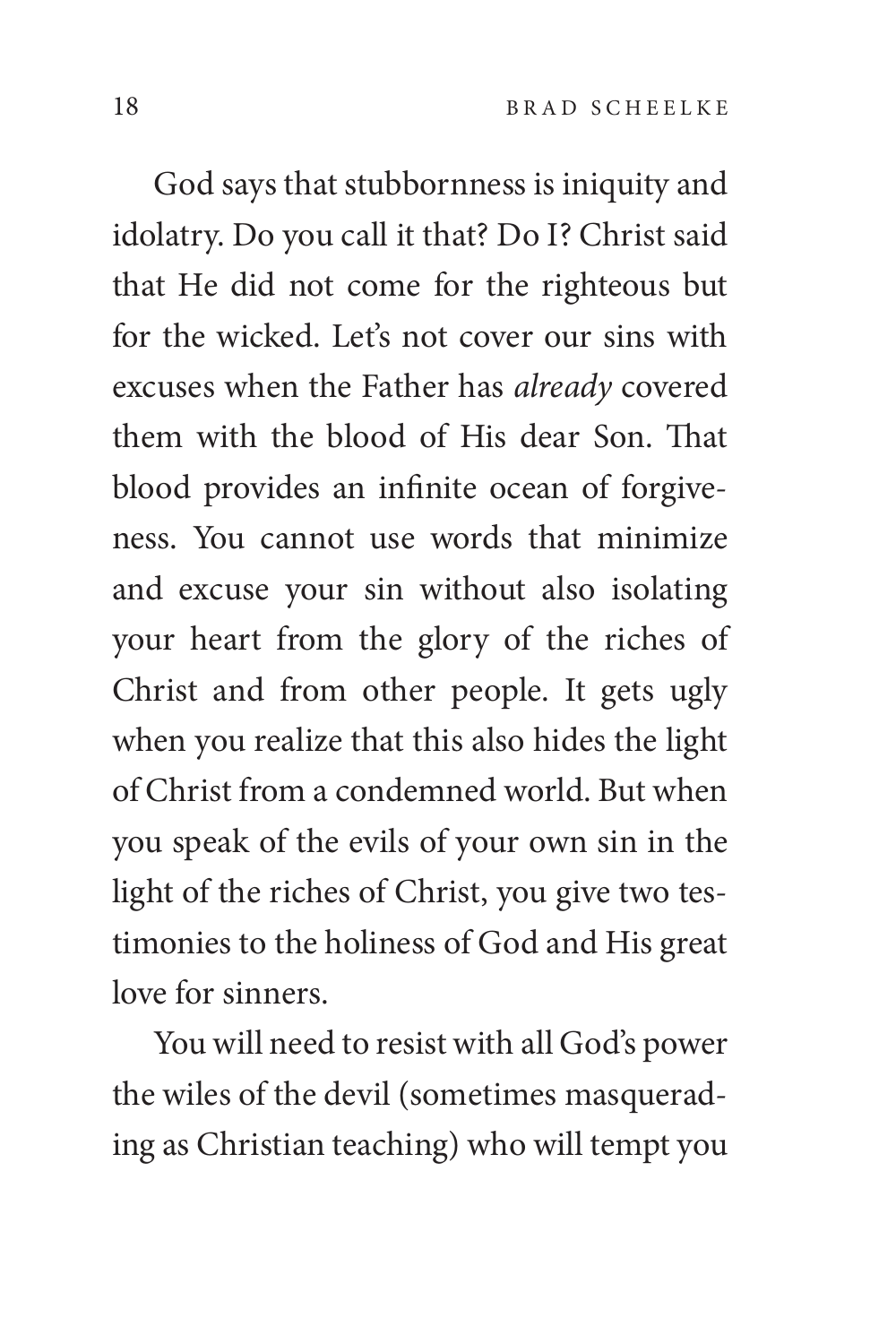to use soft and evasive words for your sin. I feel this pressure intensely and often. Reveling in the riches of Christ will slowly draw you to the desired end. For the brother above, it happened this way. He was so confused that he did not realize that he needed to confess as sin his discouragement and depression. Yet the Father was tender with him. But why not take the less painful way? The longer we coddle our sins, the more discipline we need from our loving Father. He is committed to molding us into the image of His dear Son to His glory and as a testimony to this world.

*Dear heavenly Father, thank you for loving us while we were objects of wrath and for making us alive in your dear Son. Thank you for washing us clean in His blood and freeing us from the fear of death. Thank you for making your Son poor so that we through His poverty might become rich. Move our hearts*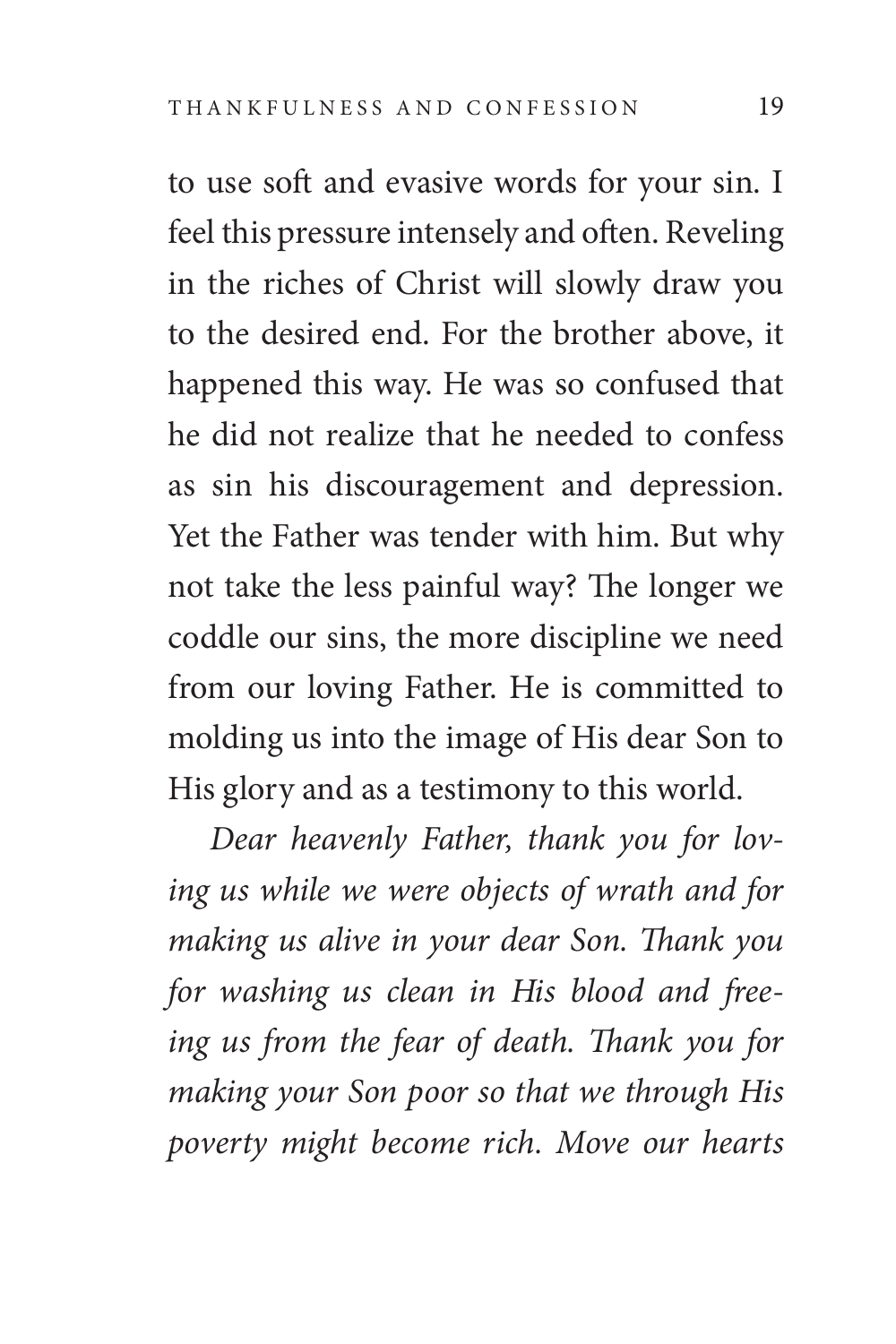*to embrace the cross as your Son embraced it for us. Make us to decrease that your Son may increase. Break us for the blessing of others as you broke your Son for our blessing. Convict us deeply when we excuse and hide our sin. Thank you for flooding our hearts with joy in your Son. In Jesus Christ, I pray. Amen.*

As our hearts begin to overflow with the riches of the glory of our inheritance in Christ, should we not expect our relationships with one another in the kingdom to increasingly reflect the following passage? "But be filled with the Spirit, *speaking to one another* in psalms and hymns and spiritual songs, singing and *making melody in your hearts* to the Lord, *giving thanks always* for all things to God the Father in the name of our Lord Jesus Christ, *submitting to one another* in the fear of God" (Eph. 5:18–21 nkjv, italics mine). Oh, what a glorious vision this is of joyous and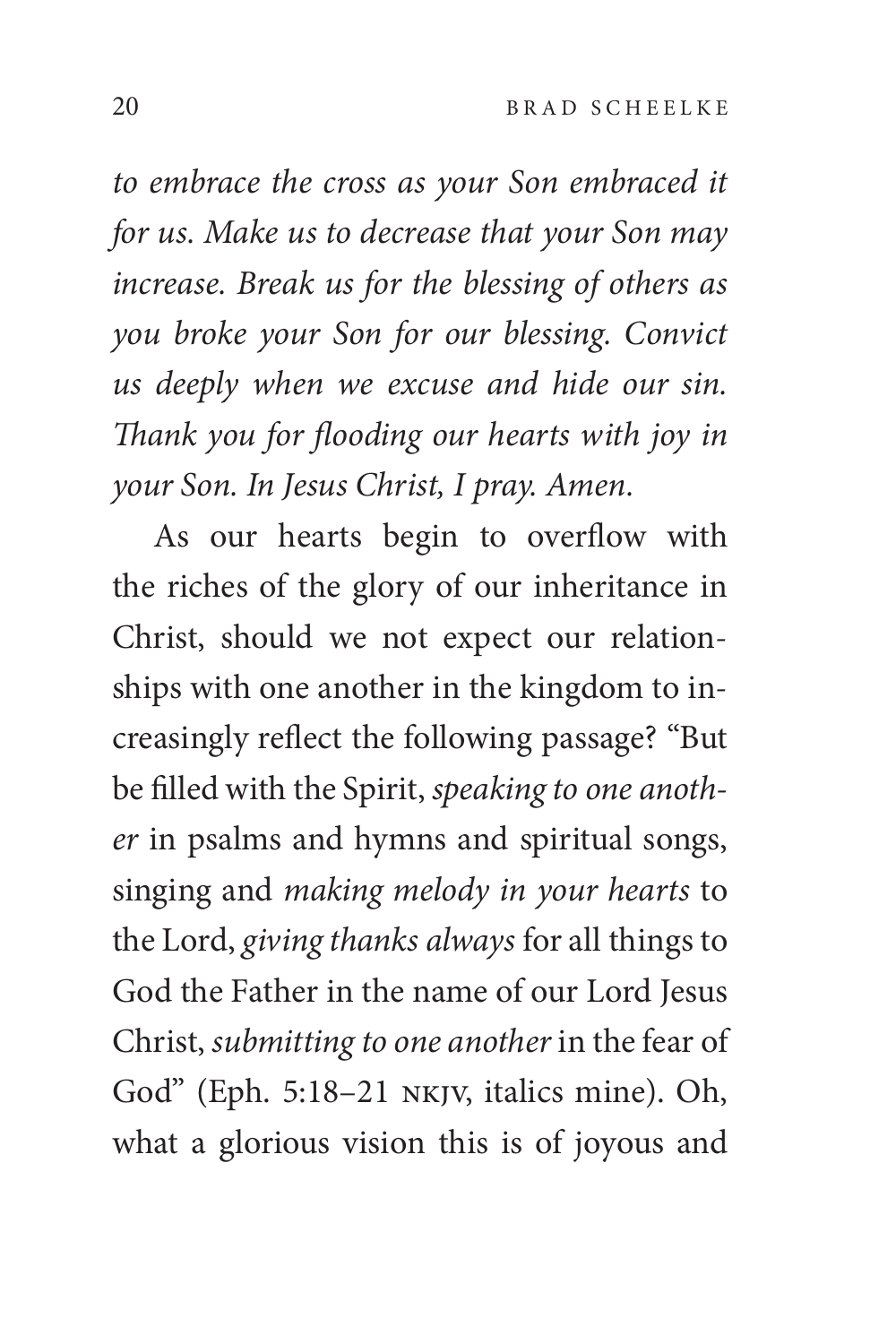openhearted fellowship in the Father and the Son with one another! Are you willing? Am I willing? Let's choose this together.

Following are the first two chapters of Ephesians. You may want to underline the blessings you have in Christ and thank the Father for them.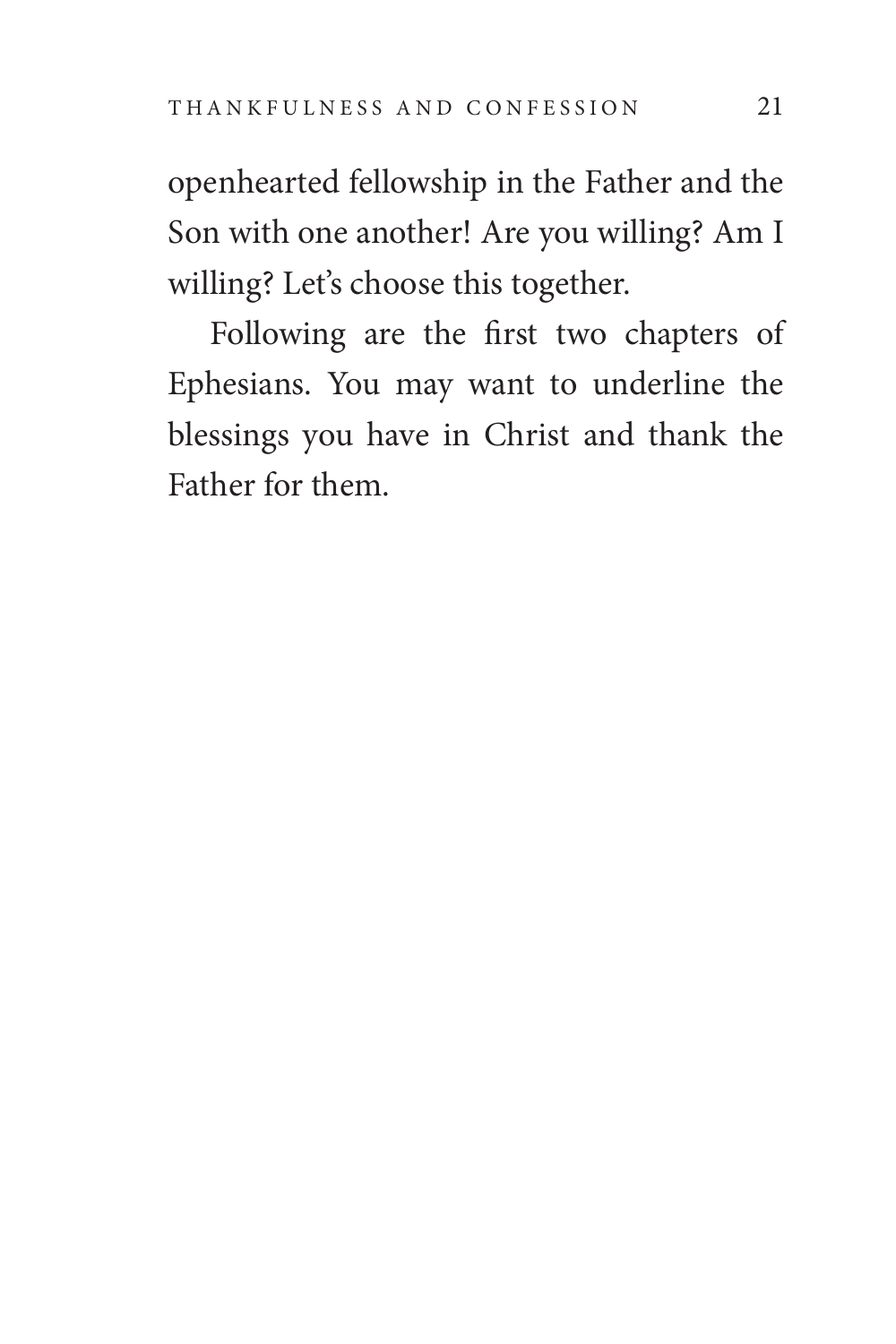#### EPHESIANS 1 AND 2

Paul, an apostle of Jesus Christ by the will of God,

To the saints who are in Ephesus, and faithful in Christ Jesus:

Grace to you and peace from God our Father and the Lord Jesus Christ.

Blessed be the God and Father of our Lord Jesus Christ, who has blessed us with every spiritual blessing in the heavenly places in Christ, just as He chose us in Him before the foundation of the world, that we should be holy and without blame before Him in love, having predestined us to adoption as sons by Jesus Christ to Himself, according to the good pleasure of His will, to the praise of the glory of His grace, by which He made us accepted in the Beloved.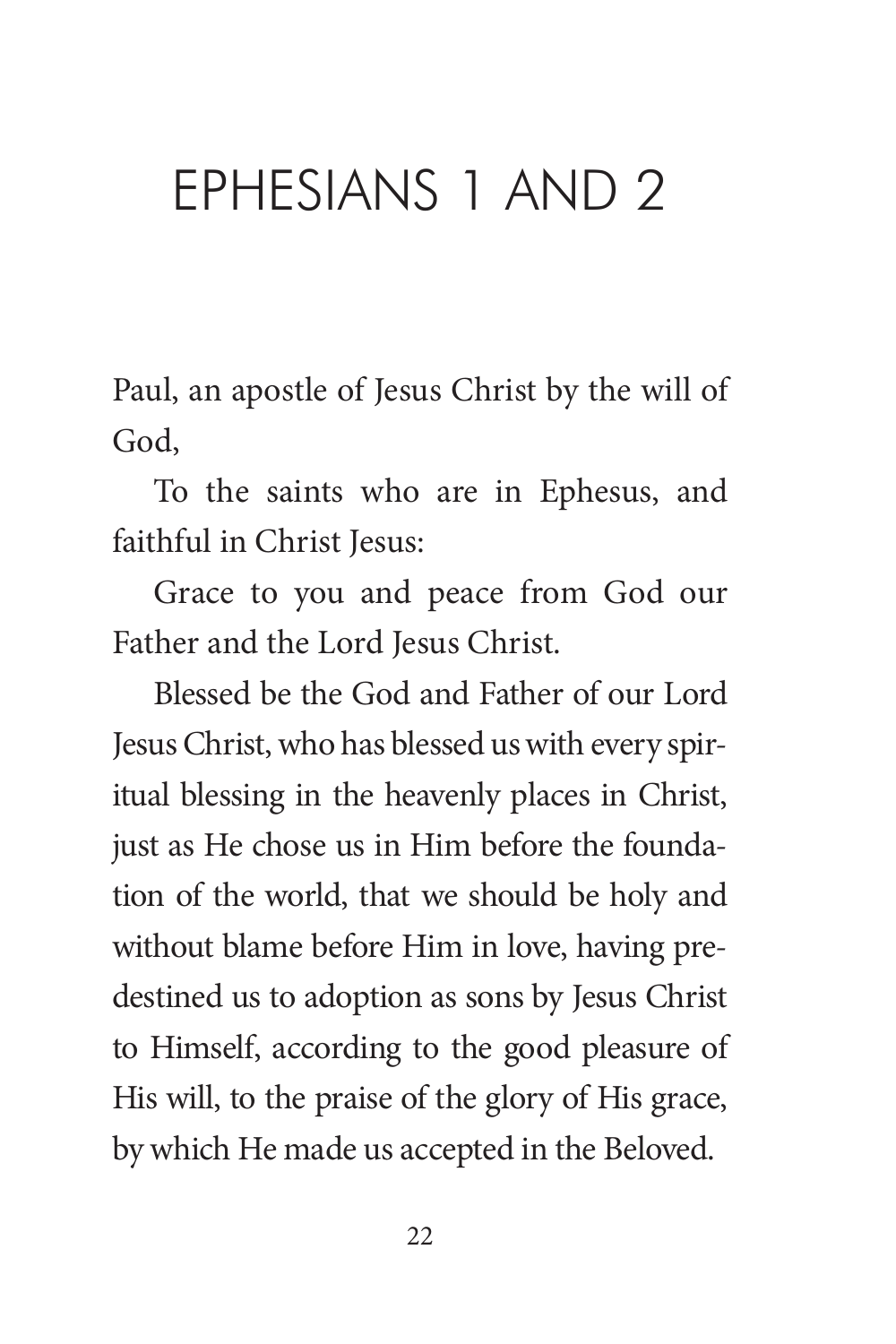In Him we have redemption through His blood, the forgiveness of sins, according to the riches of His grace which He made to abound toward us in all wisdom and prudence, having made known to us the mystery of His will, according to His good pleasure which He purposed in Himself, that in the dispensation of the fullness of the times He might gather together in one all things in Christ, both which are in heaven and which are on earth—in Him. In Him also we have obtained an inheritance, being predestined according to the purpose of Him who works all things according to the counsel of His will, that we who first trusted in Christ should be to the praise of His glory.

In Him you also trusted, after you heard the word of truth, the gospel of your salvation; in whom also, having believed, you were sealed with the Holy Spirit of promise, who is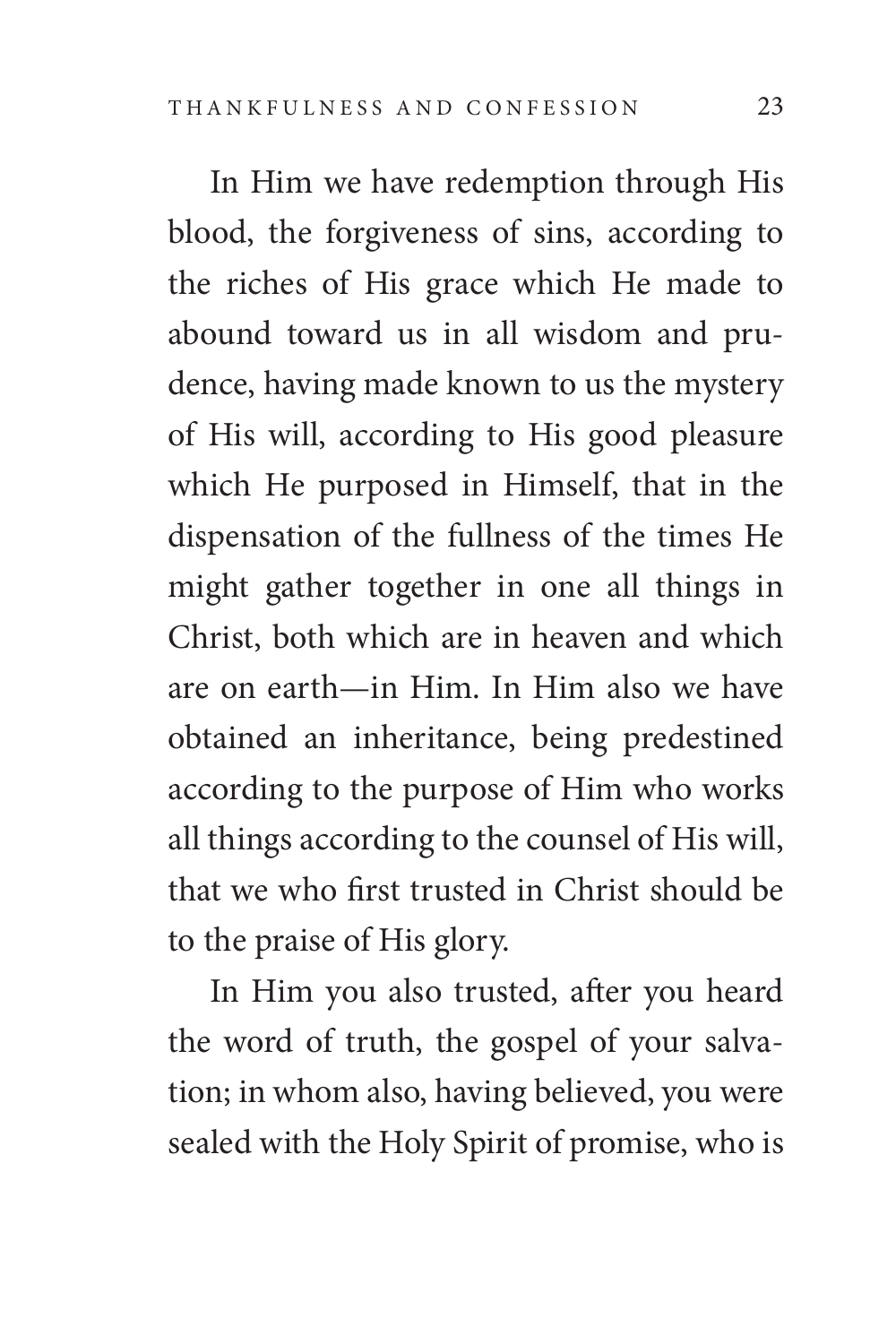the guarantee of our inheritance until the redemption of the purchased possession, to the praise of His glory.

Therefore I also, after I heard of your faith in the Lord Jesus and your love for all the saints, do not cease to give thanks for you, making mention of you in my prayers: that the God of our Lord Jesus Christ, the Father of glory, may give to you the spirit of wisdom and revelation in the knowledge of Him, the eyes of your understanding being enlightened; that you may know what is the hope of His calling, what are the riches of the glory of His inheritance in the saints, and what is the exceeding greatness of His power toward us who believe, according to the working of His mighty power which He worked in Christ when He raised Him from the dead and seated Him at His right hand in the heavenly places, far above all principality and power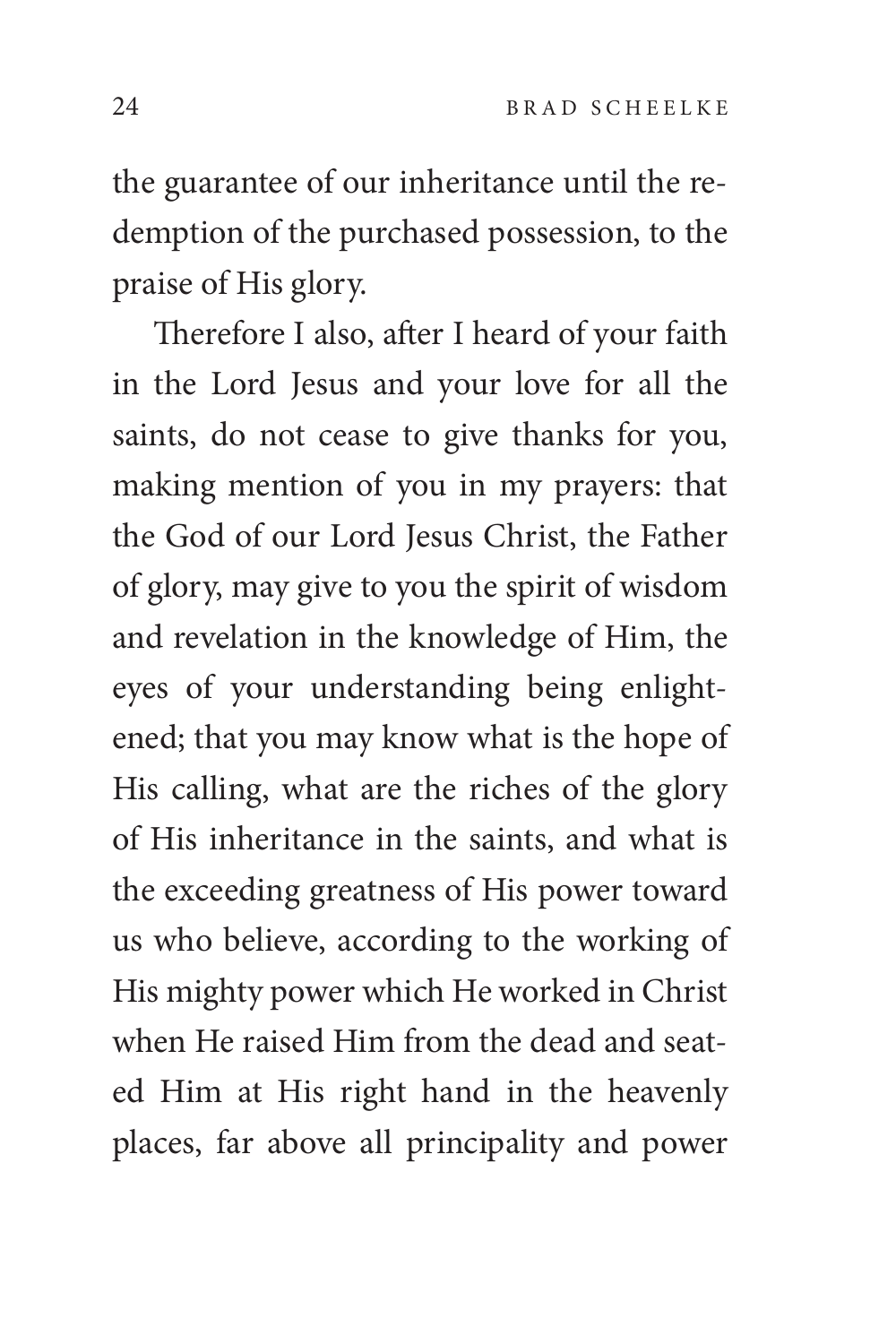and might and dominion, and every name that is named, not only in this age but also in that which is to come.

And He put all things under His feet, and gave Him to be head over all things to the church, which is His body, the fullness of Him who fills all in all.

And you He made alive, who were dead in trespasses and sins, in which you once walked according to the course of this world, according to the prince of the power of the air, the spirit who now works in the sons of disobedience, among whom also we all once conducted ourselves in the lusts of our flesh, fulfilling the desires of the flesh and of the mind, and were by nature children of wrath, just as the others.

But God, who is rich in mercy, because of His great love with which He loved us, even when we were dead in trespasses, made us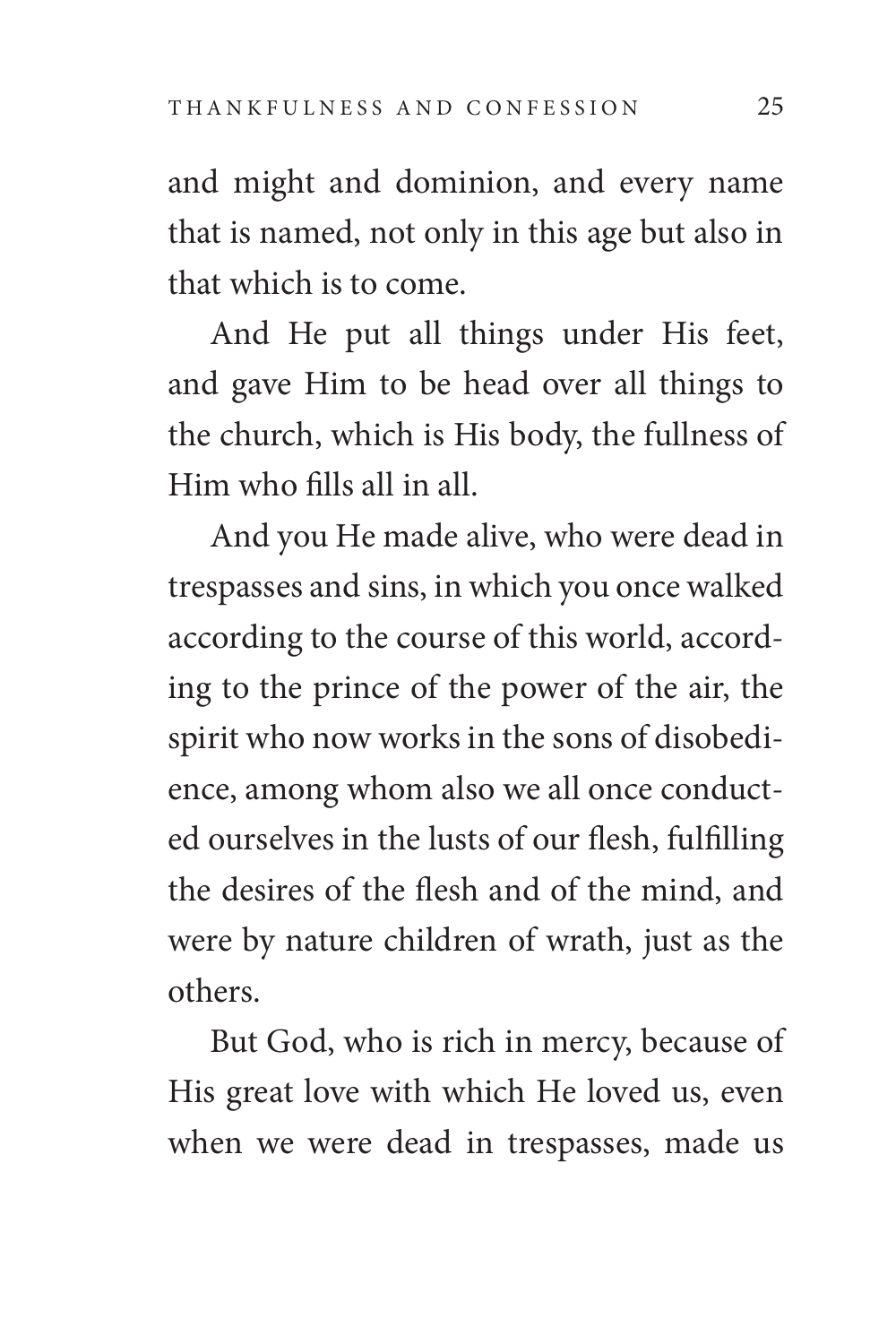alive together with Christ (by grace you have been saved), and raised us up together, and made us sit together in the heavenly places in Christ Jesus, that in the ages to come He might show the exceeding riches of His grace in His kindness toward us in Christ Jesus. For by grace you have been saved through faith, and that not of yourselves; it is the gift of God, not of works, lest anyone should boast. For we are His workmanship, created in Christ Jesus for good works, which God prepared beforehand that we should walk in them.

Therefore remember that you, once Gentiles in the flesh—who are called Uncircumcision by what is called the Circumcision made in the flesh by hands that at that time you were without Christ, being aliens from the commonwealth of Israel and strangers from the covenants of promise, having no hope and without God in the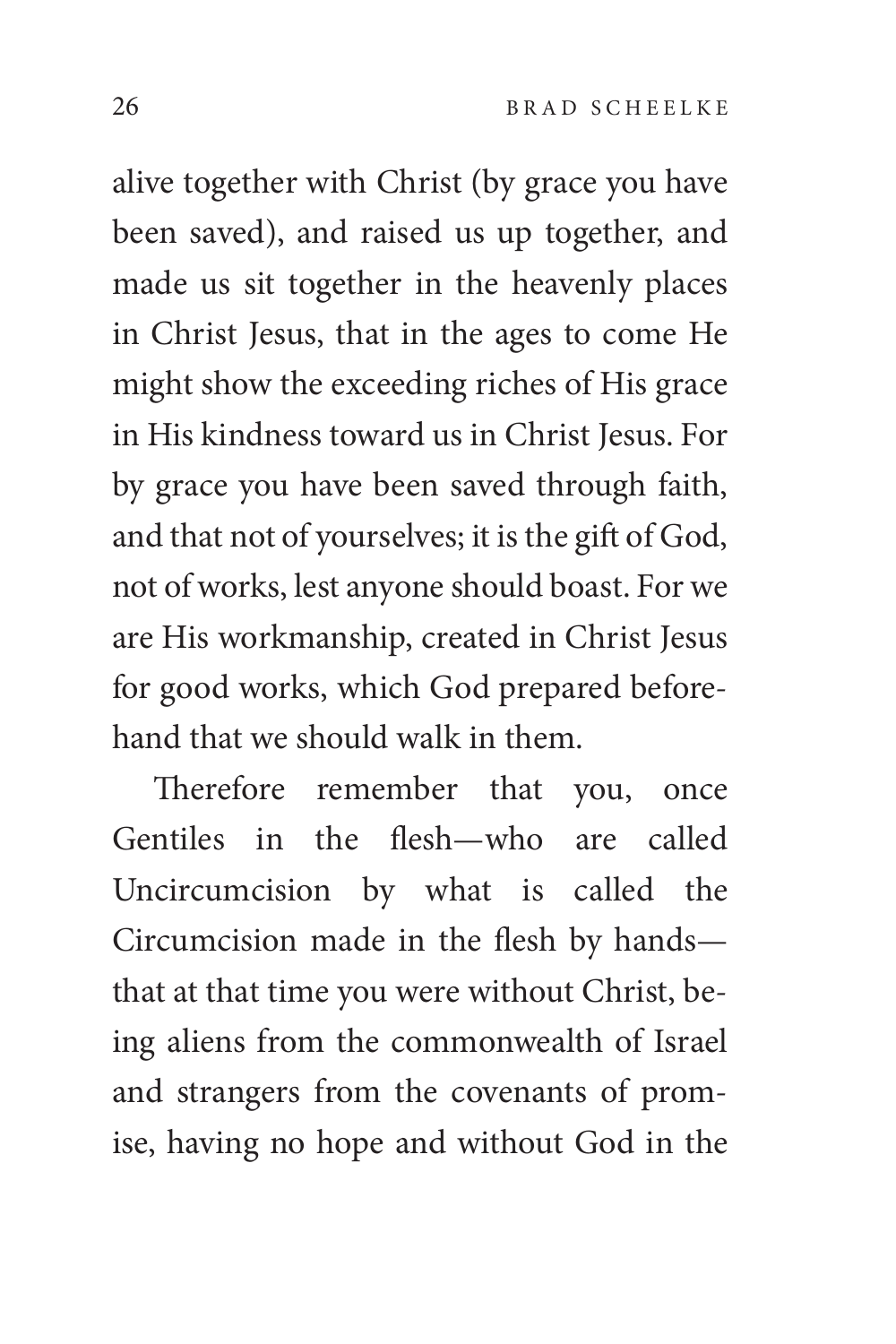world. But now in Christ Jesus you who once were far off have been brought near by the blood of Christ.

For He Himself is our peace, who has made both one, and has broken down the middle wall of separation, having abolished in His flesh the enmity, that is, the law of commandments contained in ordinances, so as to create in Himself one new man from the two, thus making peace, and that He might reconcile them both to God in one body through the cross, thereby putting to death the enmity. And He came and preached peace to you who were afar off and to those who were near. For through Him we both have access by one Spirit to the Father.

Now, therefore, you are no longer strangers and foreigners, but fellow citizens with the saints and members of the household of God, having been built on the foundation of the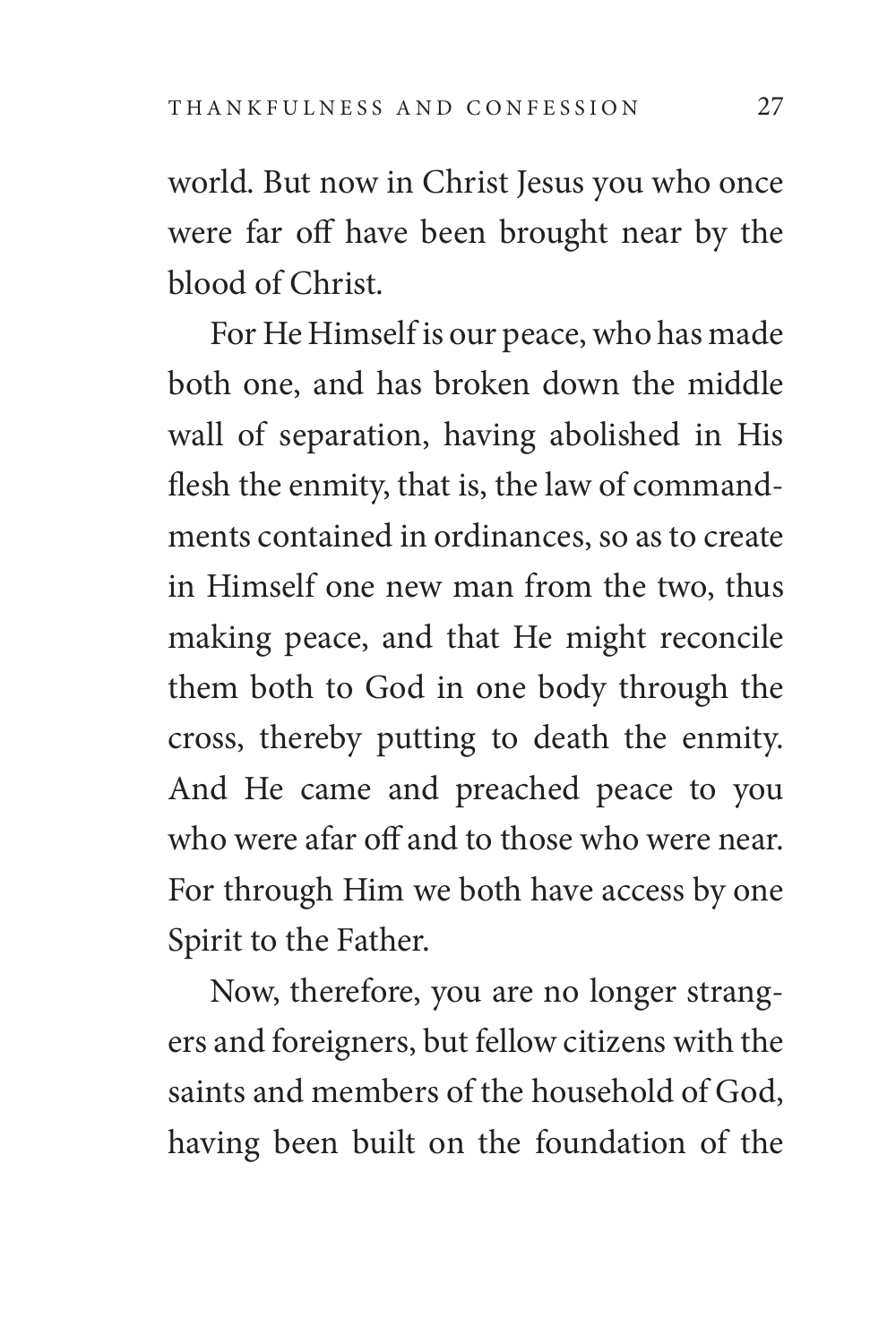apostles and prophets, Jesus Christ Himself being the chief cornerstone, in whom the whole building, being fitted together, grows into a holy temple in the Lord, in whom you also are being built together for a dwelling place of God in the Spirit.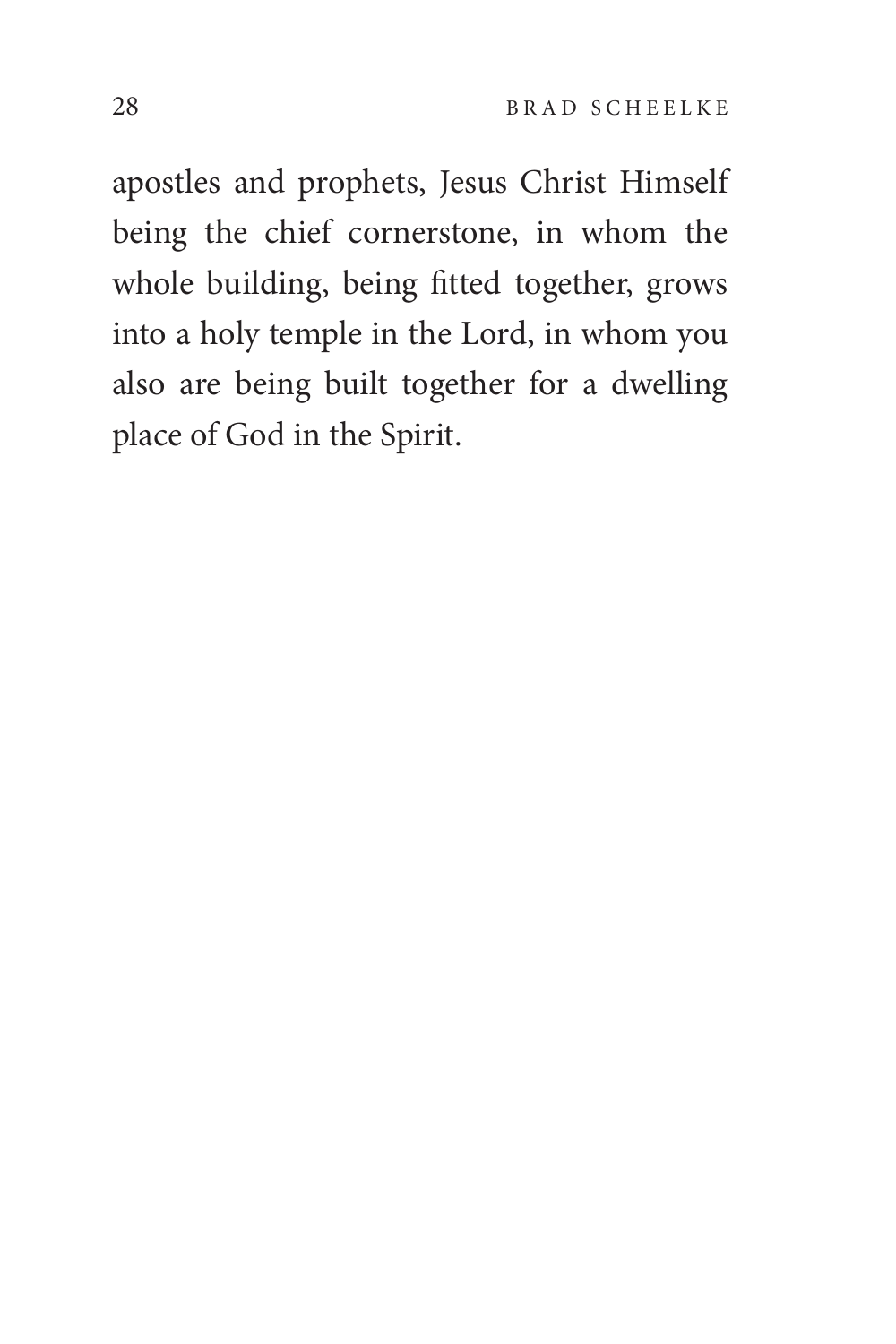## RECOMMENDED READING

Below is a list of good books and booklets for a higher vision of thankfulness and confession, as well as for thriving in the Christian life. Those marked with this logo  $\mathbb{Q}$  are available at ccmbooks.org.

| 暭 How to Be Free from<br><b>Ritterness</b> | lim Wilson                             |
|--------------------------------------------|----------------------------------------|
| Agape Leadership                           | Robert Peterson &<br>Alexander Strauch |
| The Autobiography of George<br>Muller      | George Muller                          |
| <b>場 Being Christian</b>                   | lim Wilson                             |
| ंचि The Calvary Road                       | Roy Hession                            |
| Classic Christianity                       | <b>Bob George</b>                      |
| ⊯ Continuous Revival                       | Norman Grubb                           |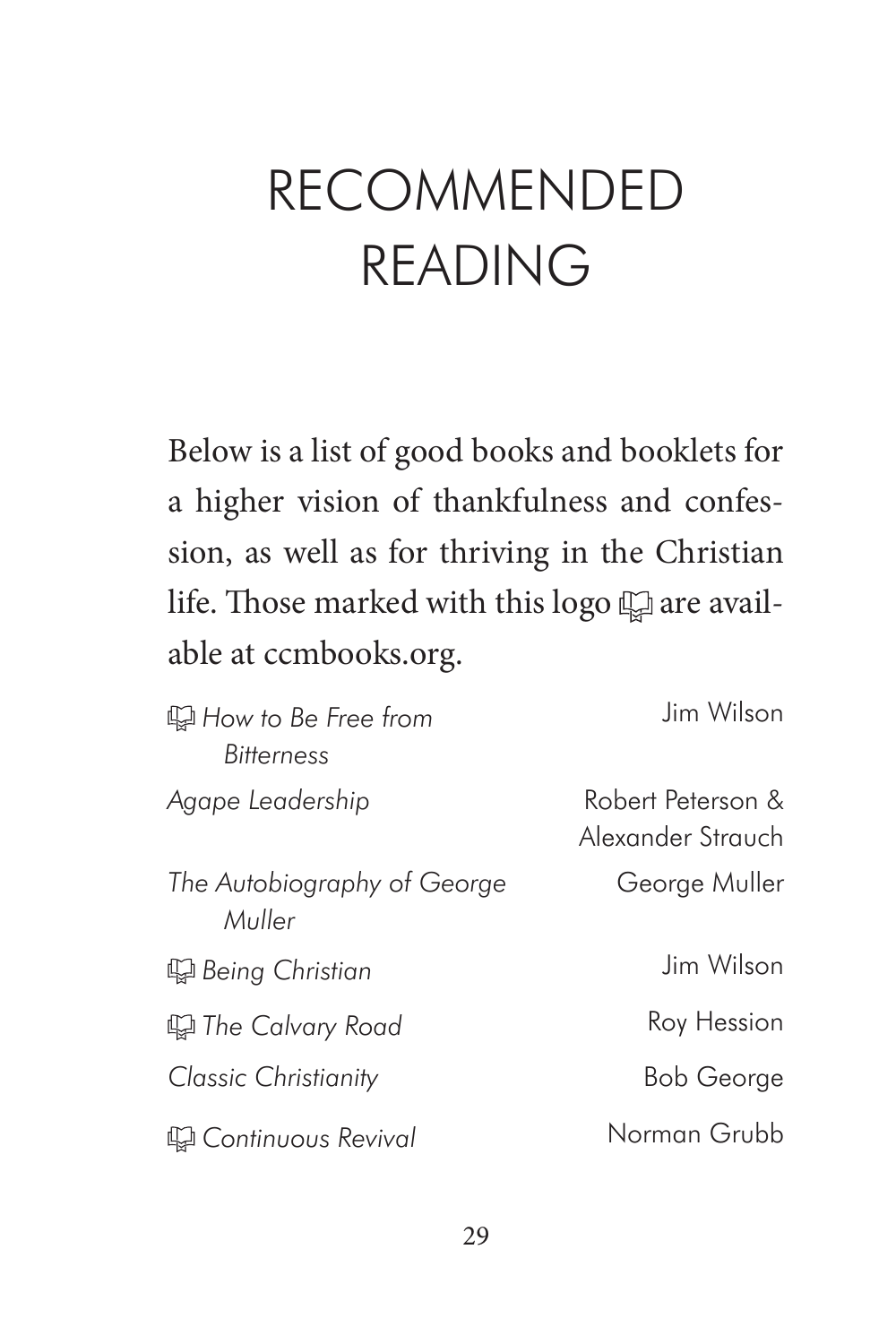#### 30 BRAD SCHEELKE

**Dorie: The Girl Nobody Loved** Dorie Van Stone *Evidence Not Seen* Darlene Deibler Rose *God's Way of Peace* Horatius Bonar *Good News for Those Trying Harder Grace Upon Grace* Jim Wilson **The Great Good Thing Ching Andrew Klavan** *The Hiding Place* Corrie Ten Boom *I* Dared to Call Him Father **Bilquis Sheikh** *Mere Christianity* C.S. Lewis *D* Revolutionary Love **Festo Kivengere** *I* The Spirit is Moving **Festo Kivengere** *Thankfulness: Even When It Hurts* **Three Free Sins** Steve Brown *The Value of Trials* Mrs. Judson Elliott  *Victory in Christ* Charles Trumbull **We Would See Jesus** Roy Hession

*The Cure* John Lynch, Bruce McNicol & Bill Thrall Alan Kraft Susan Lutz